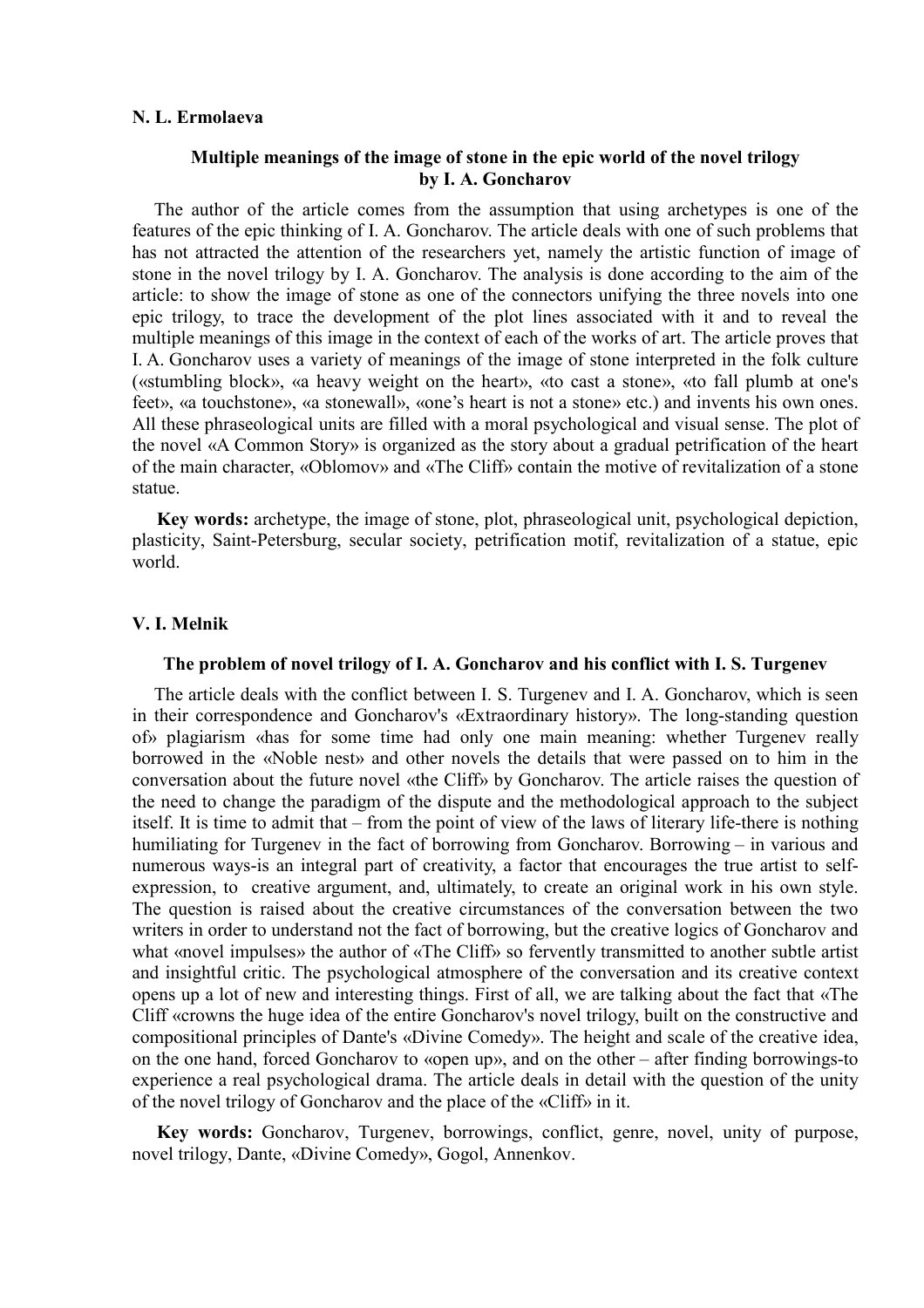### **T. B. Ilinskaya**

## **N. S. Leskov and Victor Bibikov: the role of feuilleton criticism in the formation of a writer's reputation**

The article deals with the literary-critical works of the writer V. I. Bibikov (1863–1892), devoted to the work of N. S. Leskov, Bibikov's essays and reviews, found in an unpopular newspaper «Den», fill a significant gap of leskoviana, since it was believed that Bibikov, in whom Leskov saw a potential critic, did not fulfil his promise to make a «historical and literary portrait» of the writer. Bibikov's literary and critical articles, placed in a newspaper and designed for the widest reader, are a typical example of feuilleton criticism, with all its features and content, and poetics. Bibikov himself formulated the tasks of this criticism as an art to draw attention to the writer and his work (to the detriment of deep comprehensive analysis), which he successfully demonstrates in the essays devoted to Leskov. In them Bibikov wants not only to interest, but even to intrigue the reader, telling him biographical information about Leskov, describing his appearance and his office-museum, putting forward the thesis of the high qualification of the reader, which is needed to understand the story «the Hour of God's will». These feuilleton techniques coexist with Bibikov's analytical approaches, manifested in an attempt to build Leskov's literary biography as a history of undeserved ostracism, replaced by belated recognition. This part of the essay is of particular value, because in it Bibikov uses Leskov's image of «Senichkin poison», which allows us to conclude that the writer himself was involved in the creation of this essay. In spite of the fact that Bibikov's literary and critical feuilletons bear in themselves features of poetics of this «easy» genre (for example, epithetsexpressives «virtuoso works»; «immortal chronicle "Soboryane"»; «story of tremendous power»), the author managed to outline the cardinal lines along which will move dedicated to Leskov criticism of the twentieth century. These are theses about the originality of Leskovwriter, including language; about his independence from the creative manner of novelistscontemporaries; about the destructive influence of democratic criticism on the reputation of the writer. The motif similarity of Leskov's auto-criticism and Bibikov's essays, which was part of the writer's inner circle in the late 1880s-early 1890s, allows us to conclude that the author of «Soboryan» was involved in the critical feuilletons dedicated to him.

**Key words**: N. S. Leskov, V. I. Bibikov, literary criticism, feuilleton criticism, genres of literary criticism.

# **N. G. Koptelova**

## **«Jubilee» Chekhovian by D. V. Filosofov**

A given study analyzes Dmitry Filosofov's articles «Life, Events and Nothingness» and «Linden Tea», dedicated to the fiftieth anniversary of Anton Chekhov, as well as to the fifth anniversary of his death and forming a certain semantic unity. Their dialogical ties are traced with some literary and critical works about Chekhov created by Dmitry Merezhkovsky, Zinaida Gippius and Vasily Rozanov. It is proved that the mentioned articles mark a special stage in the struggle of Dmitry Filosofov for the true Chekhov against the «Chekhovism» and in their own way they argue the ideas of «new Christianity». They constitute a separate chapter in the critical Chekhov's cycle, which Dmitry Filosofov creates together with his creative associates: Merezhkovsky and Gippius. However, in the polylogue with them, Dmitry Filosofov retains individual intonation, his assessments of Chekhov's work are more flexible and accurate. They are perceived not only as illustrations of the «religious creation» concept. Compared to Merezhkovsky and Gippius, Dmitry Filosofov more sensitively captures the semantic nuances of Chekhov's figurative world, shows more attention to the artistic originality of his works. This brings his «jubilee» Chekhovian closer to Rozanov's article «A. P. Chekhov». But at the same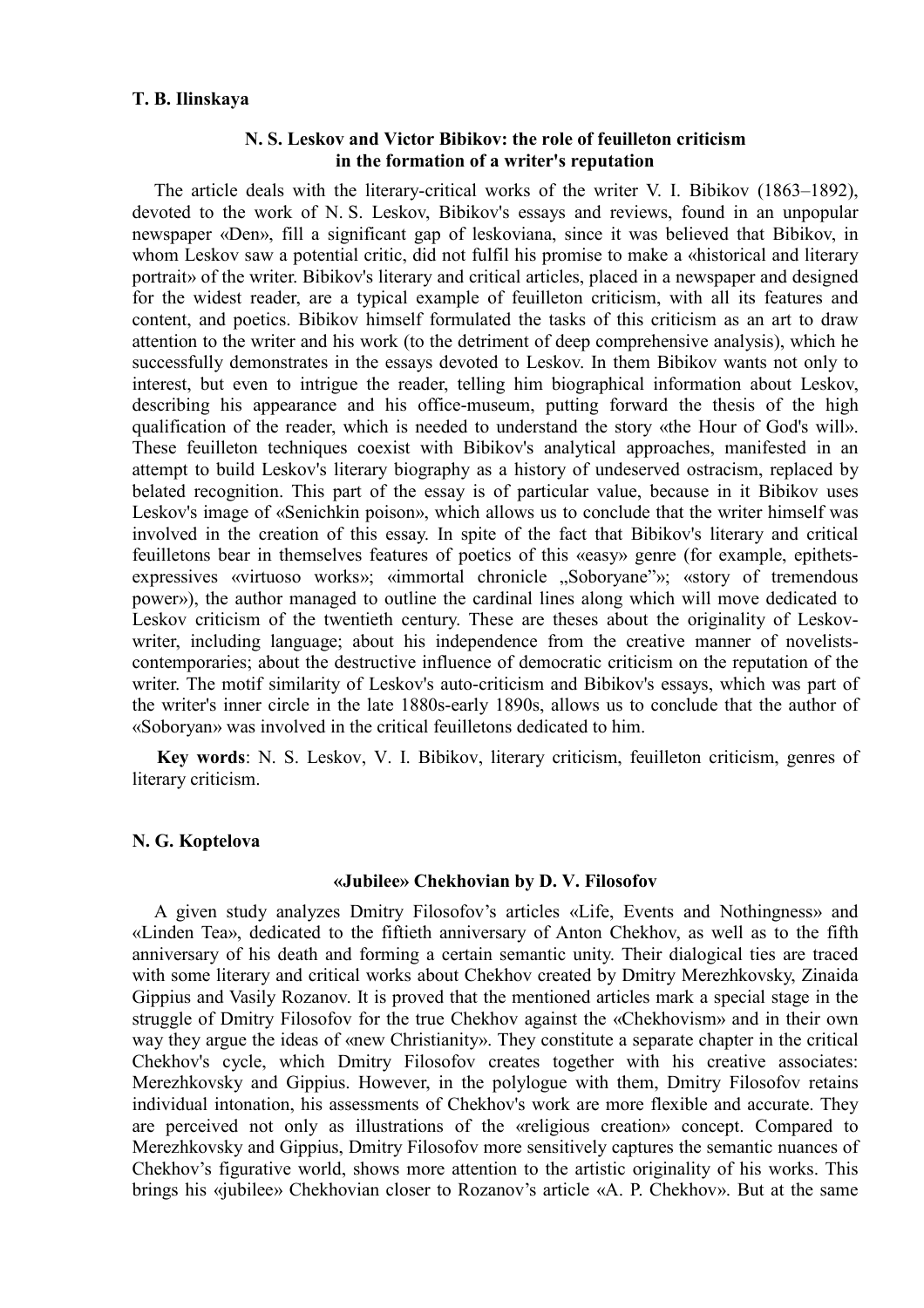time, the system of assessments of Chekhov's creativity in the works of Filosofov is more oriented than Rozanov's critical statements on the antinomy «Chekhov – Chekhovism».

The article concludes that the philosophical, journalistic and artistic principles are organically combined in the critical method of Dmitry Filosofov. Filosofov paradoxically «completes» the works of Chekhov to show the closeness of his modern heroes. The critic turns Chekhov's image of «linden tea» from «Uncle Vanya» into a conceptual metaphor that defines the specific influence of the writer on the minds of his readers. Dmitry Filosofov wittily thinks over catch phrases and quotes from the works of Russian classics to substantiate his point of view.

**Key words**: A. P. Chekhov, D. V. Filosofov, literary criticism, Chekhovian, assessments, «Chekhovism», D. S. Merezhkovsky, Z. N. Gippius, V. V. Rozanov.

## **N. N. Ivanov, L. I. Zimina**

## **Kingdom of «heaven and earth, spiritual and fleshy»: reception of Goethe's motifs in creative evolution of M. Prishvin**

The purpose of this work is to examine the current scientific historical and literary issues: reception of folklore and mythological motifs processed by Goethe in the creative search for M. Prishvin as the brightest representative of Russian neorealism. This literary phenomenon is presented in line with the General trend for prose: the expansion of artistic expression, the search for new narrative forms, and the enrichment of content. In the context of modern research of Russian literature in the first half of the XX century, the tasks set in the work were also solved: to identify functional aspects, roll-calls of German archetypes, motives and works of Prishvin, to analyze the semantics of his texts taking into account possible discursive practices.

The most significant results of the work were the following. The role of German motifs and images in the system of motives of M. Prishvin's prose is established; the Forest king, Faust, and Mephistopheles are understood in the context of his creative evolution. Having shown the functional side of these motives, the authors of the article made important observations in the field of studying the philosophy, aesthetics and poetics of prose, and the expressiveness of Prishvin's works. The potential role of Goethe in the creative evolution of Prishvin-artists is clarified, and Prishvin's discursive perception of Goethe's works is presented. Diaries are considered as a full-fledged link in the writer's legacy, and the attitude to them as secondary, auxiliary material has been overcome. These approaches led to an original view of the problem of writing skills and allowed us to expand the existing ideas about the type of artistic thinking of Prishvin. The paper gives new estimates of the content and form of a number of famous works, concretizes their artistry, clarifies the author's position, shows its relationship with mythology and folklore, the functions of components of external and internal forms. Prishvin's slill is meaningful in the context of contemporary Russian prose of the XX century neonatologists and word creation; thereby augmented scientific understanding of complex phenomena in the Russian literature of first third of XX century.

The work is addressed to philologists, literary critics, researchers of Russian literature and culture of the XX century.

**Key words:** M. Prishvin and I. V. Goethe, Russian neorealism, motif and archetype, prose poetics, artistic reception.

## **S. A. Makarova**

### **Creative searchings and artistic strategies of M. Gorky: between verse and prose**

The article analyses the specifics of creative thinking of M. Gorky who at different stages of his work resorted both to verse, prose and synthetic forms of versified prose. The early work of the writer, whose aesthetic self-determination takes place in the context of the poetry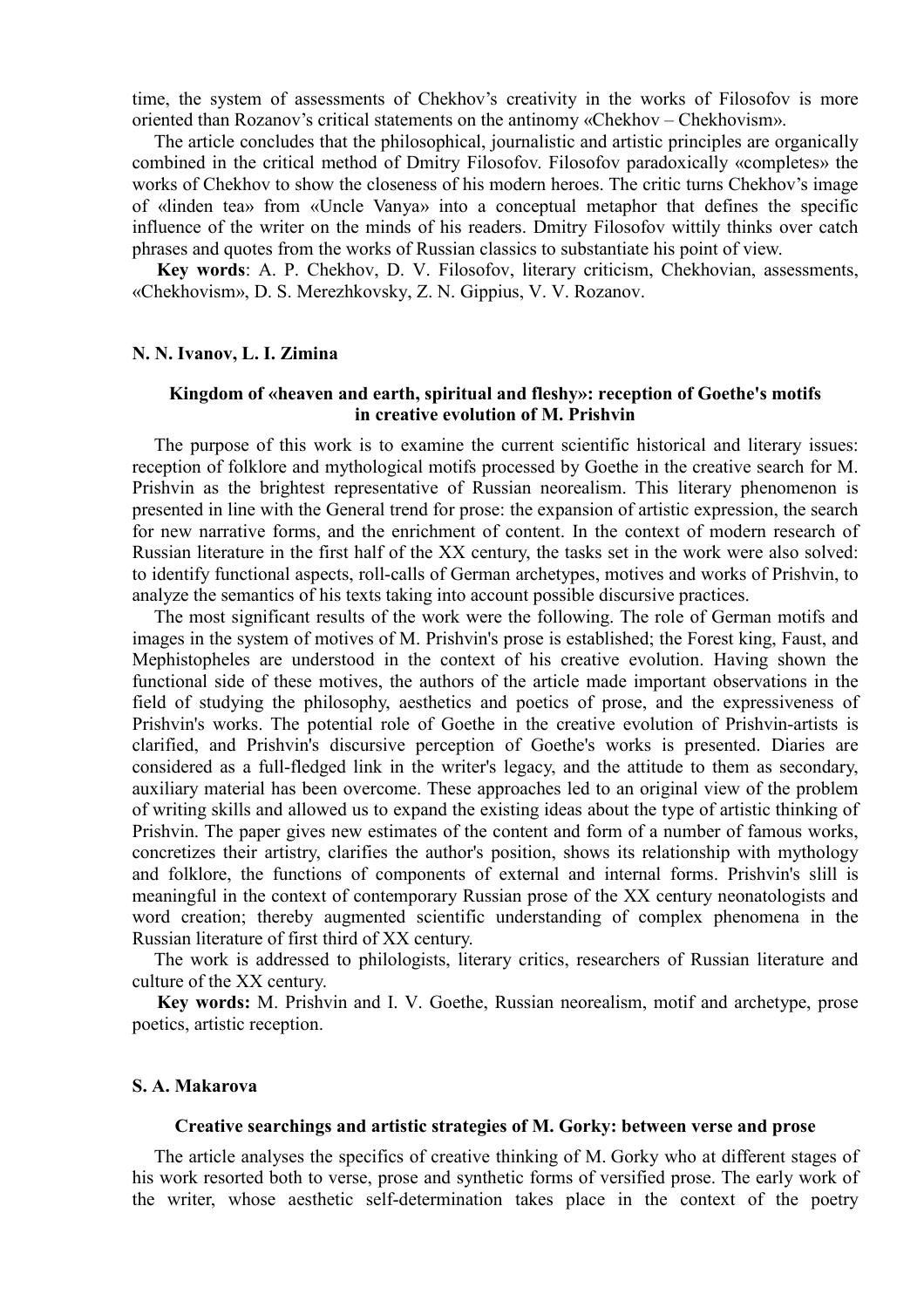unprecedented flowering and the swift affirmation of Russian symbolism, is accompanied by the need to choose between modernism and realism, poetry and prose – persistent searches for the original method, a decisive rejection of the poet's high mission lead to individual artistic strategies. In the 1890–1910s Gorky writes poetry, which is dominated by two-syllable meters and colloquial intonations associated with the lyro-epic nature of genres and contributing to the «prose» of the verse. In many works of different years, the metrization and rhythmization of prose is combined with a compositionally ordered alternation of verse and prose fragments. Moreover, in his epic and dramaturgical works, Gorky creates the images of decadent poets and self-taught poets; and the article investigates the conceptual functions of Gorky's poetic texts attributed to fictitious characters. Not only poets, but other characters of Gorky are also prone to reflections on the topic of versification and versification experience, whereas the overall number of poetic texts in the structure of prose works in 1890–1930-s is so large that it allowed us to conduct statistical analysis of their metric and rhythmic organization and compare the findings with the versification pattern in poetic works of the prose writer. The article draws conclusions about the distinctive character of literary talent and unique nature of creative Gorky's process who arrived to prose via overcoming the verse and enriched Russian literature with new forms of the versified prose.

**Key words:** M. Gorky, verse experiments, poetic metric rhythm, sound pattern, types of rhyme, metric prose, versified prose, verse in prose, theme of versification in prose works, poetic works of literary personages, images of poets.

## **B. V. Kovalev, A. P. Zhukov**

#### **Proper names in the story of V. V. Nabokov «Revenge»: semantics and pretexts**

The article analyzes the semantics of the names of the characters in the story of V. V. Nabokov's «Revenge». In the process of analysis, it is discovered that Nabokov used the plot of Shakespeare's tragedy «Othello, the Moor of Venice» to build the plot of the story «Revenge». Nabokov's heroes are compared with the heroes of Shakespeare, special attention is paid to the analysis of Jack nomination. Оn the basis of formal and semantic correspondences the author concludes that Jack performs the same function as the Shakespearean Iago, the name «Iago» is a Spanish-language analogue of the English name «Jack». Based on the characteristics inherent to the above-mentioned heroes of Nabokov and Shakespeare. For this, Chintio's novel «The Venetian Moor» is analyzed, the legend of the apostle Jacob Zebedeev (the battle of Clavicho) and the Old Testament legend of Jacob are analyzed. Continuous semantic lines are found connecting the bearers of the name «Jacob», invariant features are revealed: the desire for the first possession of a woman and the struggle against the Moors. The influence of the prototype nomination is so great that, falling into the space of another text, the implications continue to «work», even if these nominations are absent in another text. The unnamed heroes in «Revenge» play the same roles and possess the same characteristics, with some modifications, as the Shakespeare endowed characters. Based on the analysis, a transtextual nomination chain is built for each character of the story of V. V. Nabokov's «Revenge», the definition of the concept of «nomination» is given and a number of conclusions are made about the features of constructing this kind of chains and the rules for their formation.

**Key words:** Nabokov, semantics of names, intertextuality, Shakespeare, apostle James, proper name, character system.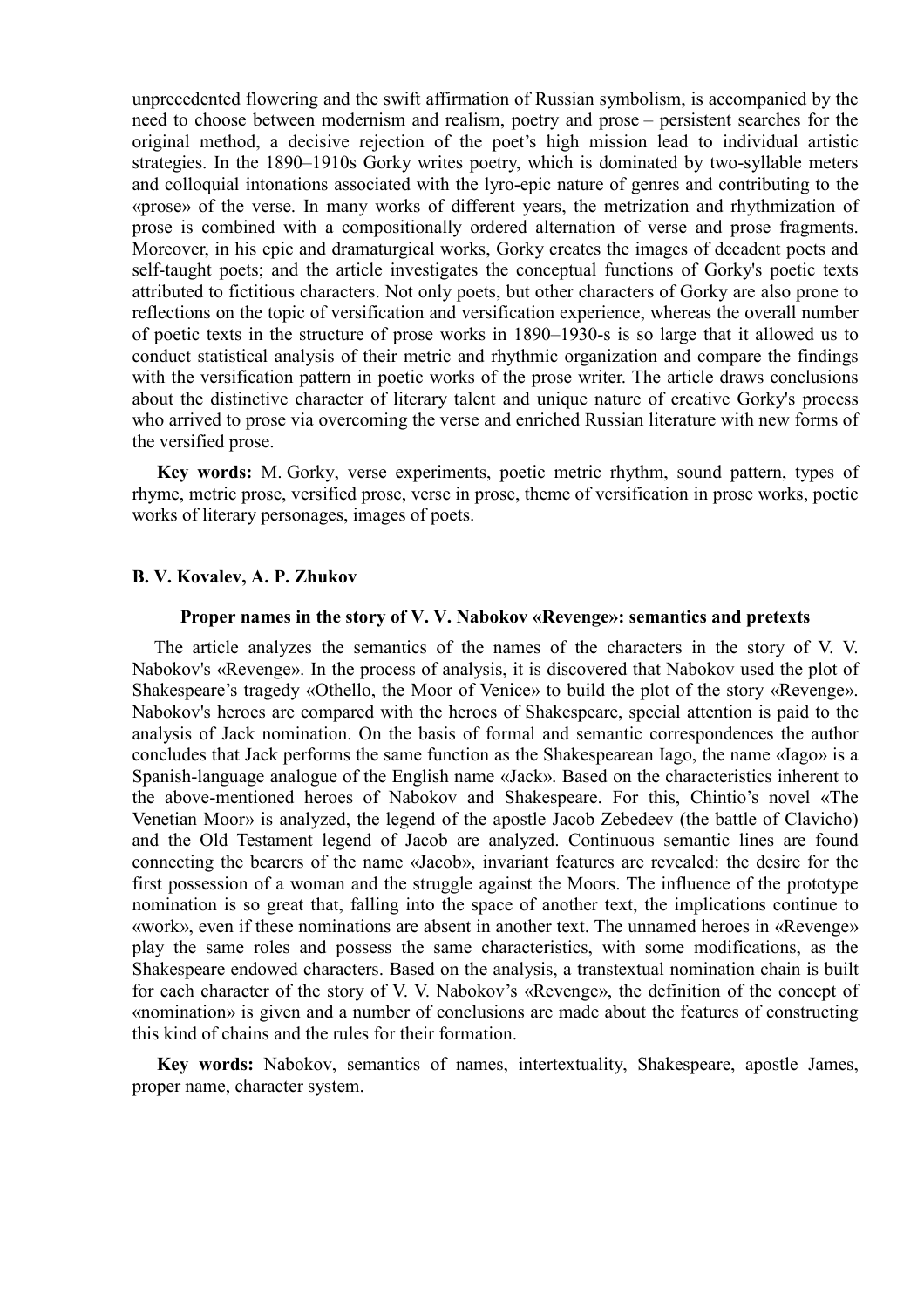# **The actualization of intertextual connections as a means of understanding of modern poetry**

The article analyses the characteristic of intertextual connections in the modern Russian poetry. An example of such poems is Mikhail Shcherbakov's poem. He is regarded as an author's song representative. Critics consider great diversity and intertextuality a prominent feature of modern Russian poetry because it reflects the dialogical interaction of texts in the process of their functioning. The decoding of these relationships is an essential philological problem and depends on the reader's experience, the size of his/her literary and cultural horizons, yet such decoding is necessary to identify the meaning-forming elements of the text in the process of reading and understand poetry deeper.

The methodological basis of the research is the theoretical works dealing with the category «intertext» in fiction and revealing intertextual connections between the author's and borrowed words in the text that creates a unique intertextual field as well as numerous reviews of Mikhail Shcherbakov's works in literary criticism.

The poem «Volkhonka» reflects the main themes of the poet's works – love, death and the meaning of life, which the author treats a bit ironically. The author's text and the «borrowed» word correlations were studied on the basis of explicit and hidden quotations, reminiscences and allusions that were associated with Russian and world literature, modern author's song, biblical and mythological images, Latin sayings, as well as historical and cultural realities that refer to Moscow images and toponyms along with the poet's biography.

The study of intertextual connections in M. Shcherbakov's poetry can be useful for the development of the avid reader's qualities, expanding cultural horizons and growth of meaning in the process of perception, understanding and interpretation of lyrics.

**Key words:** modern Russian poetry, intertextuality, quotation, reminiscence, allusion, Mikhail Shcherbakov.

## **T. G. Kuchina, D. N. Ahapkina**

## **Poetics of comic in parodia sacra (on the basis of «Officium Lusorum» and «Confitemini dolio»)**

The subject of this feature is the poetic of parody within two Latin texts: «Officium Lusorum» (a XIII-century parody from Carmina Burana) and «Confitemini dolio», an anonymous text of the XIV century. The goal of the research is to discover various parodic transformations of the sacred texts (verse of the Gospel, masses, psalms) and to trace the representation of the carnivalesque «upside-down world» in the liturgical parody. The analysis is dedicated mostly to the lexical, phonetic and iconic imagery of both texts. Comedy in this type of ecclesiastical parody is mostly based on continual paronymous shifting from sacred elements to their profane opposites and on creating its own iconography consisting of the antipodes of the real religious symbols. Both of the given texts contain fragments of a «fake» Gospel being either a modified version of real biblical texts or originally created pieces, nevertheless unmistakably recognized by the contemporary as a parody. Sacred parody creates a whole parodic religion with its own rituals, saints and shrines.

**Key words:** Officium Lusorum, Confitemini dolio, parodia sacra, comic, carnival.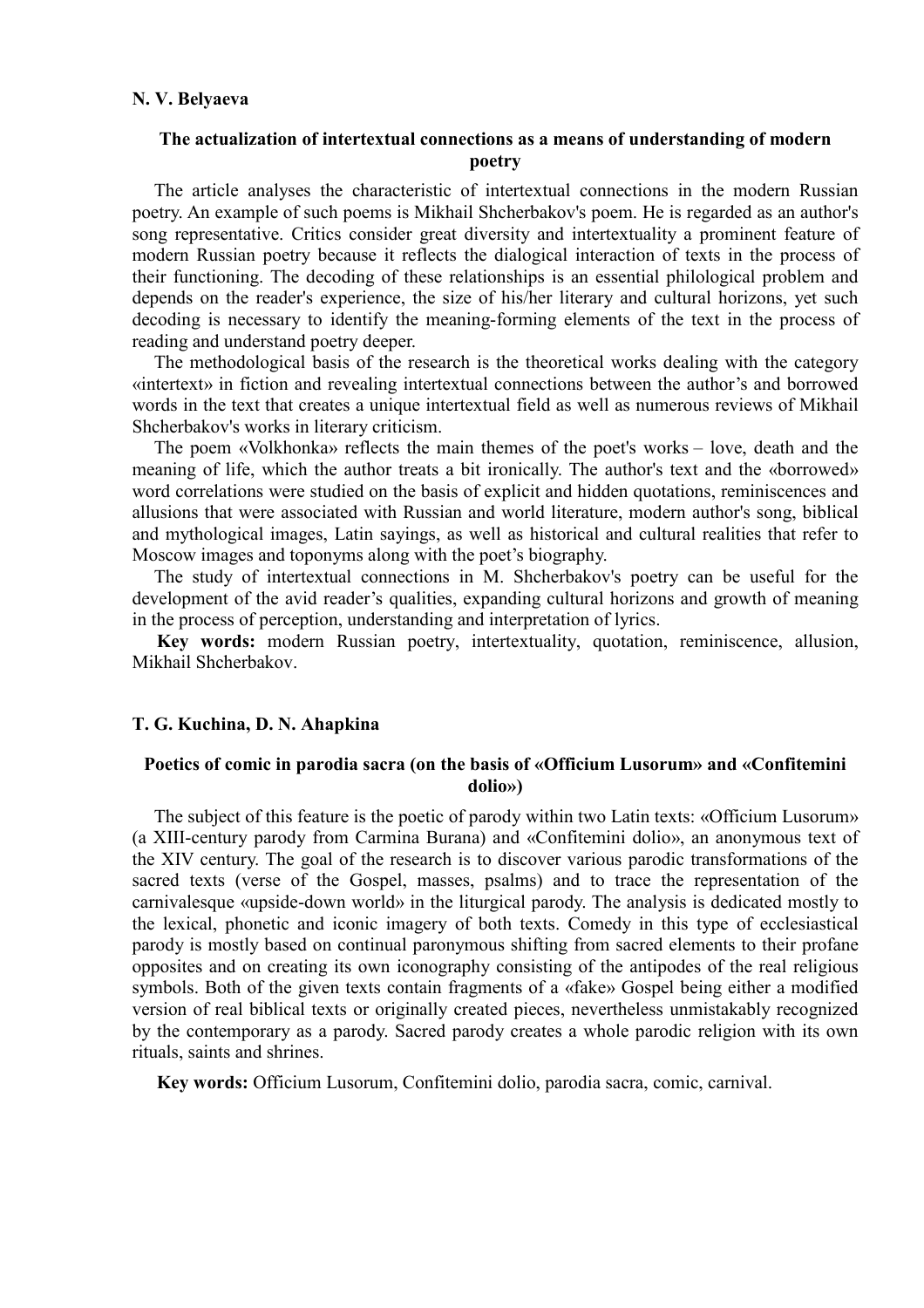## **E. M. Boldireva, T. Z. Kalinina**

## **Motivated roll calls in Guzel Yahina's novels «Zuleikha Opens Eyes» and Lisa See's «Snow Flower and the Secret Fan»**

The article considers the system of creative roll calls in Guzel Yahina's novels «Zuleikha Opens Eyes» and Lisa See's «Snow Flower and the Secret Fan» considered as an example of the image of a female national character in conditions of non-freedom, at the turning points of history. When comparing the works of G. Yahina and Lisa See, many significant for the artistic world writers of motivated and figurative roll calls are revealed: motive of female subjugation and doom, bodily suffering, «blood and flesh», ambivalent image of the husband-palate and lover-palate, claiming commonality and habit of murder and violence, motives of cruelty as a knowingly chosen means of «heart anesthesia», dismembering animal flesh as a pledge of survival and salvation, «living dead» and «unburied corpses». The article notes the deep connection of novels at the level of mythological and archetypal: the important role of folk legends and legends, which become defining for the life of heroes who build the text of their being according to ancient mythological patterns; rethinking the image of the first-born son as the doomed first-born, traditional archetypal images of the house and «secret language», the significance of ornithological symbols and the self-identification of heroines through their own name. Having studied a number of common ideas and motives, the authors of the article conclude, that the novels of Guzel Yahina and Lisa See are not only chronicles of the formation of female self-consciousness, the acquisition of cultural autonomy by a woman, but they also enable the heroes to preserve their cultural identity, exposed to the danger of oblivion, disappearance in the modern world, but not to remain bound by chains of traditionalist national consciousness, sufficiently regulated and non-free, allow to rethink traditional cultural values and find in them ontological basis of existence.

**Key words:** 20th century Russian literature, American literature, artistic image, motif, culturological dual conception of reality, cultural identity, archetypal images, mythological symbolism.

# **M. E. Novichihina, N. S. Samoilenko**

# **New media and new media text functions: to the question of the transformation of modern journalism**

The purpose of this article is to analyze the transformation processes in modern journalism. The main trends that affect the development of journalism in modern society are identified. We study the impact on journalism of the so-called new media, which include high-tech interactive online media with the potential of hypermedia and mobile access to content. The conclusion is formulated that journalism and new media turn out to be connected by the relations of mutual influence. The problem of the relationship between the media and the state is discussed. The paper also evaluates a number of significant consequences of changes in journalism. So, in particular, attention is focused on expanding the functionality of journalism. The so-called new functions of modern journalism are revealed. It is shown that one of the new functions of both journalism in general and media text – in particular – can be considered the influencing function. Special attention is paid in the article to the so-called positioning function of the media text, which consists in the formation of the position of the mass audience in relation to certain objects of reality. It is shown that positioning in the media text can be carried out at the expense of nominative means of the language. The concrete examples illustrate the possibility of forming a fundamentally different idea of an object or phenomenon (the possibility of different positioning) depending on one or another way of their nomination in the media text. The conclusion is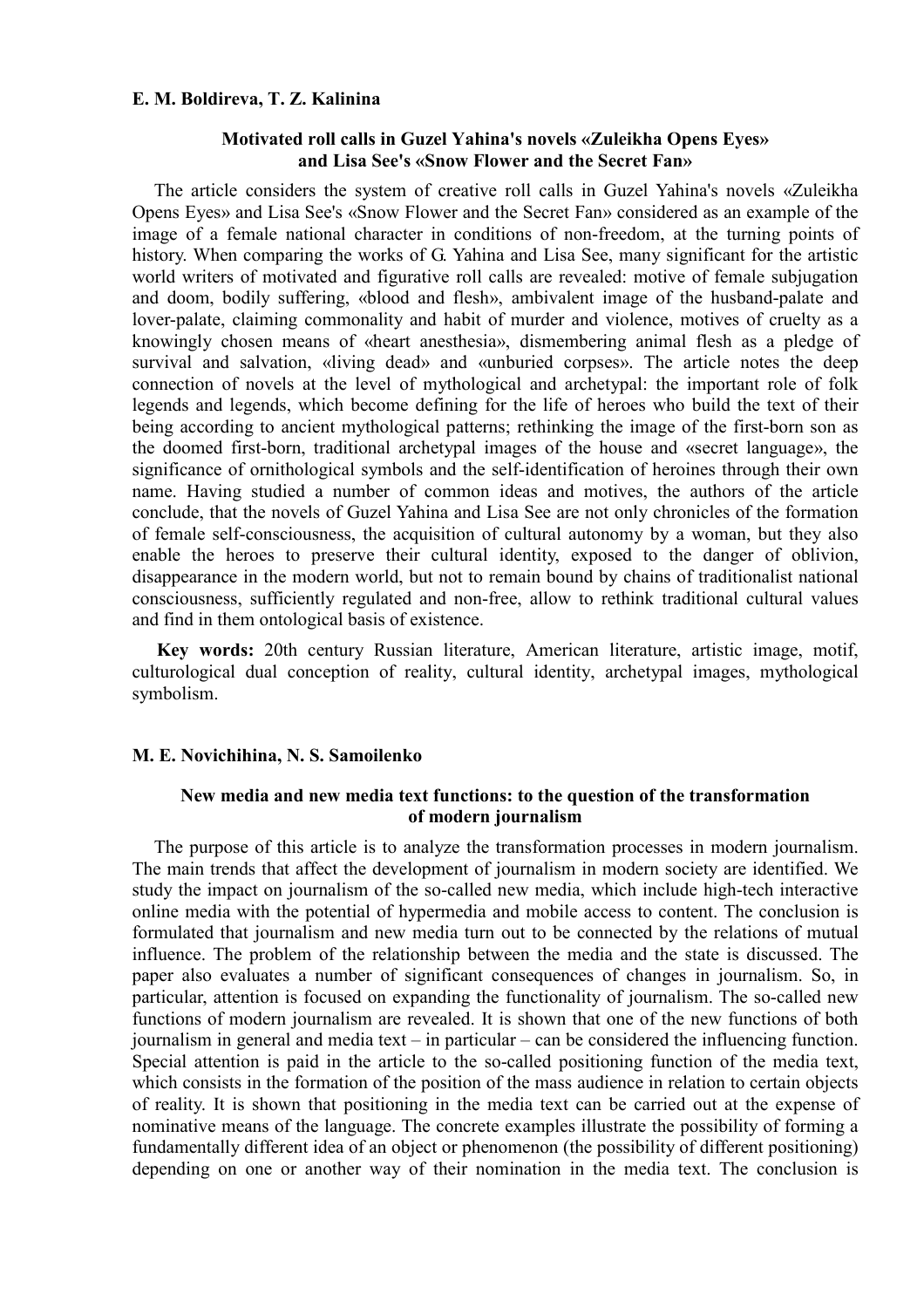confirmed that the sources of effective positioning for one purpose or another lie in such a feature of nominative units as heteronominativeness.

**Key words:** media, media text, new media, influencing function, positioning function, positioning, nomination, heteronominativeness.

## **A. V. Kuzmin, E. V. Hamarhanova**

### **Effectiveness assessment of industrial enterprise press-service: methodological problems**

The article is devoted to methodological problems of effectiveness assessment of industrial enterprise press-service. The first question is the question of terminology. According to the authors' opinion, the term press-service is used in two different meanings. The former is as an independent functional organisation, having the function of interaction with Mass Media. The latter is the function of PR subject of interaction with Mass Media. The first meaning the authors call «subject» approach, the second – functional, Terminological confusion causes the problem of effectiveness assessment object. On practice press-service as an independent functional organisation of the company (subject approach) has not only the function of media relations but other PR functions, Thus, effectiveness assessment object of press-service must be not only media relations but all the other types of PR activity. The authors of the article support functional approach, view press-service as interaction of PR subject with Mass Media having a function to inform the society about its work. The next problem is the absence media relations effectiveness assessment methodology.

Existing methodology of PR activity and PR companies can't be used for media relations assessment. Familiar practice of report of fulfilled tasks which is measured by the quantity of press releases, initiated publications of Mass Media, events and so on, also do not shoe the pressservice effectiveness. The authors put forward the effectiveness assessment of industrial enterprise media relations methodology based on eight effetiveness indices: organisational structure of press-service, media planning effectiveness, informational field saturation and uniformity information flow, the quality of information reason and information materials, the quality of positioning in Mass Media, the quality of media image, the organisation of respond to Mass Media inqury, information openness.

**Key words:** press-service, media relations, effectiveness assessment, industrial enterprise, methodology.

#### **T. B. Kolishkina, I. V. Shustina**

## **The implementation of communication strategies on the example of N. Samoilova's «Business inside out» broadcast**

Modern radio discourse is one of the types of media discourse. It has specific communicative and pragmatic features that are implemented through the use of various communication strategies. The aim of the authors is to identify the leading strategies and tactics that implement them on the example of the speech behavior of participants in broadcast radio communication. The material for the study was thirty interviews of the «Business inside out» broadcast with experts who were representing various areas of modern Russian business. Based on the analysis of the interview materials, the authors identify the main strategies used by the host: the addressing strategy, the presentation strategy, and the motivation strategy. Most often, the text presents the addressing strategy and the motivation strategy, since they are aimed at establishing contact with the interviewer. The presentation strategy is situational and corresponds to certain parts of the interview structure. These strategies are implemented through tactics that the host uses to solve specific pragmatic problems. The study found that the choice of strategies and tactics is determined by the theme and problems of the broadcast, its genre and participants. The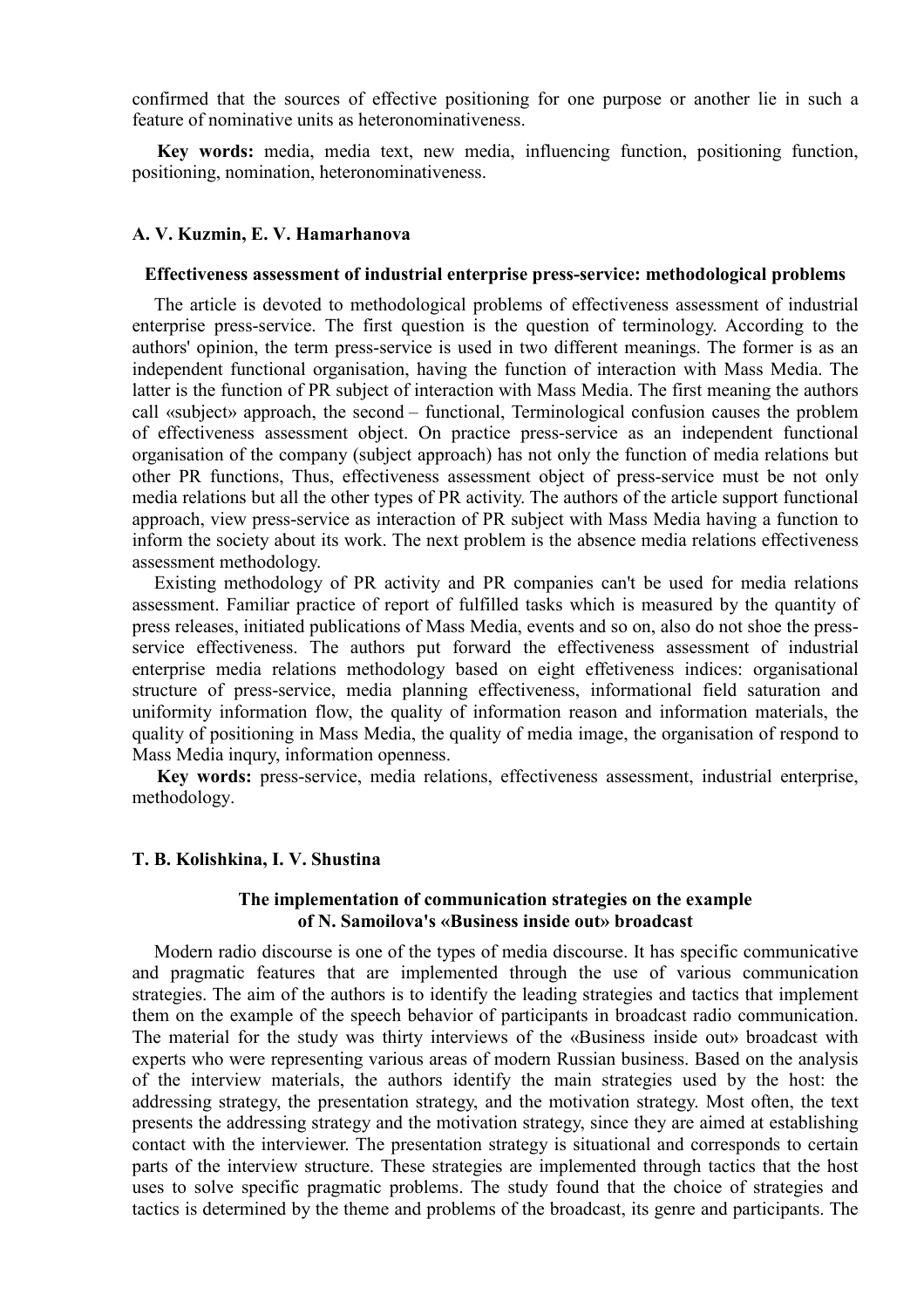linguistic analysis presented by the authors makes it possible to consciously apply certain linguistic techniques to implement specific tactics and strategies.

Key words: media discourse, radio discourse, communication strategies, communication tactics, linguistic means.

## **E. I. Beglova**

#### **The peculiarities of colorative vocabulary in the novel «Moscow» by Andrei Bely**

The article examines adjectives and partially other parts of speech with the meaning of «color» in the novel «Moscow» by A. Bely, whose language has not been studied before. The subject of the article is mainly adjectives with the meaning of color, reflecting the image of the inhabitants of Moscow, its streets, houses, etc. The purpose of the article is an analysis of color vocabulary in terms of meaning, structure and functions in the novel. Particular attention was paid to the ways of forming of colorative adjectives. It has been revealed that from the point of view of structure, complex adjectives, formed by the method of univerbation of attributive phrases, as well as adjectives consisting of two or more color adjectives or word stems are frequently used. From the point of view of meaning, colorative adjectives perform different functions: 1) the traditional nominative function: they indicate color in a realistic description of objects, landscapes, etc.; 2) symbolic one: color vocabulary reflects the traditional symbolism of color; 3) semantic function: complex in structure, collorative adjectives are used when describing a complex color or color scheme, and they are also frequent in creating an artistic image based on the personification of an object or phenomenon, metaphorical transfer of the meaning and on the method of breaking the usual lexical compatibility.

It is concluded that the colorative vocabulary is frequently used in the novel «Moscow» and is a feature of A. Bely's idiostyle.

**Key words:** literary text, colorative vocabulary, color, functions, word meaning, word structure.

#### **I. A. Vorontsova**

#### **Precedence as an author's individual style marker**

The research focuses on the phenomenon of precedence considered an author's individual style marker in the context of the authorship attribution theory. The paper aims to validate the aptness of precedent phenomena (PP) for authorship attribution in relation to their level of precedence. The «ProseRhythmDetector» tool was used for collecting and examining the statistical data. The tool is generally designed for the search and analysis of rhythm figures based on repetition but is also capable of performing a few auxiliary functions including the calculation of word frequency in a text which proves useful for this research. It is hypothesized that the attribution accuracy is higher for PPs identifiable by smaller groups of the language community (the author and their family, a professional or social group etc.), while PPs belonging to the universal or national level of precedence (references to the Bible, Greek, Roman or Scandinavian myths, Egyptian symbols, facts of world history) have a lower accuracy of author identification. Nevertheless, such widely recognized precedent phenomena are to be regarded as an author's individual style markers with a view to the time period they refer to, the correlation between the «native» and «foreign» PPs as well as PPs originating from different thematic areas. The proposed dependence is deemed viable for fictional texts created in various genres and languages.

**Key words:** author's individual style, style marker, text attribution, attributive accuracy, precedence, precedent phenomenon, precedence level.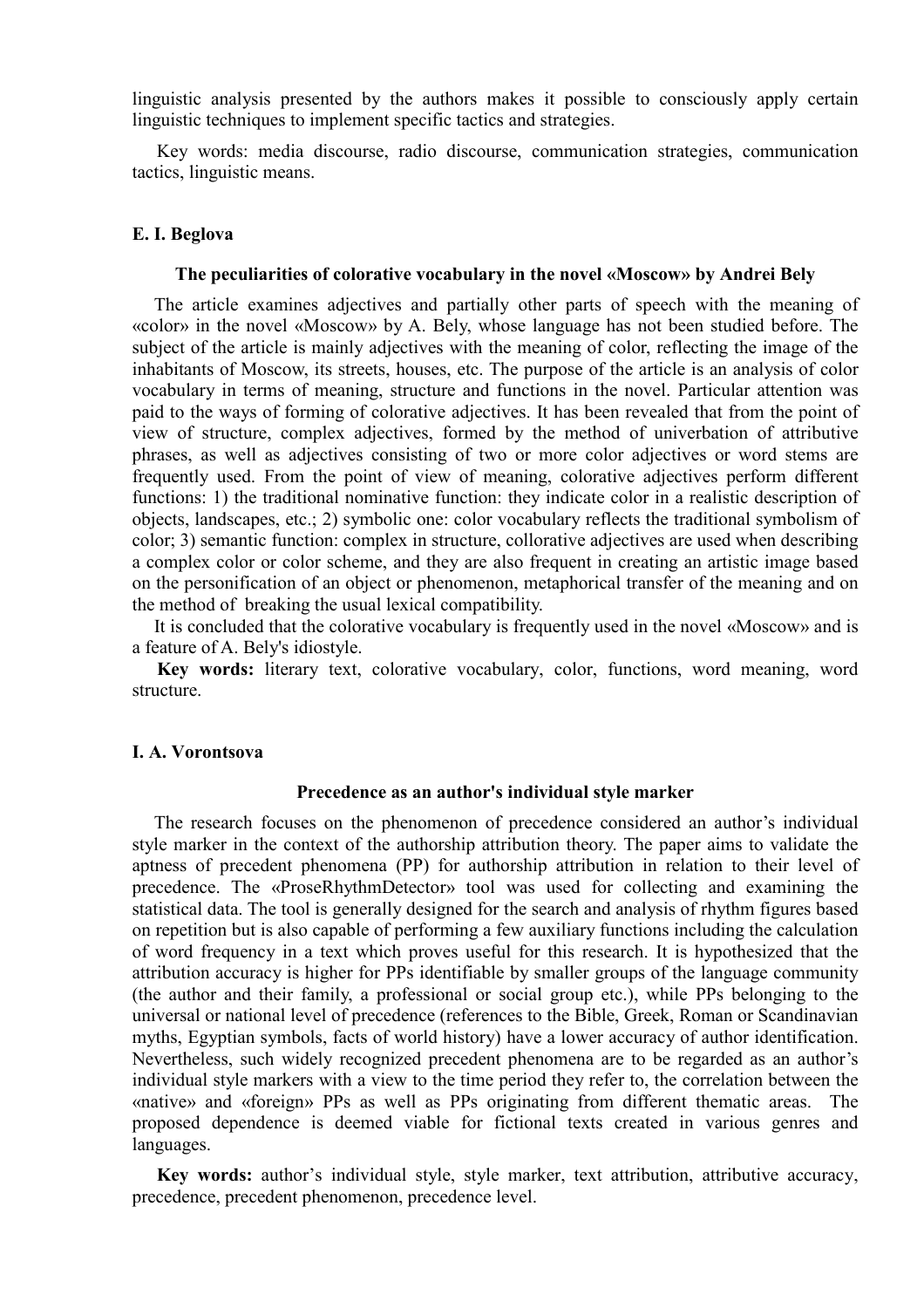### **S. A. Gromiko**

## **Russian-Polish cross-nationalist discourse in Russian Empire State Duma: rhetorical and pragmatic aspects**

The article analyzes the cross-nationalist discourse in the pre-revolutionary State Duma. The rhetorical and pragmatic features of the debate between Russian and Polish nationalists in parliament are examined. The cross-nationalist public discourse that arose at the Russian institute of power in 1908 and continued until 1917 allowed the speech activity of Russian and Polish nationalists to be substantially updated. The object of the study was primarily the performances of Russian right-wing radicals. It has been established that one of the main features of crossnationalist discourse is the system-forming role of national and historical arguments, since the agents of the discourse examined their contemporary relations between the Russians and the Poles through the prism of the history of relations between Russia and Poland, as well as through various kinds of arguments related to ethnic identification and self-identification . As a result of the analysis of the speeches of the Duma deputies, it was established that the most pragmatic strategy for Russian nationalists was to build the image of the enemy. At the same time, the typology of means of creating the image of the enemy showed the active use of a variety of ways of verbal influence on the audience: interpretation of the political position as hatred of Russia, attribution of intolerance and fanaticism, attribution of the point of view of the inferiority of Russians, direct accusation of hatred of the Russians, threats, description of cases of violence Poles over Russians. Russian nationalists actively used the communicative strategy of exposing a secret conspiracy against Russia and the Russians. The conclusion is drawn about the imperial nature of cross-nationalist discourse: in the debate, both sides actively used the binary cognitive construction «outskirts – center», which acquired the features of the construction «colony – metropolis».

**Key words:** parliamentary rhetoric, parliamentary speech, speech pragmatics, Russian nationalism, Polish nationalism, rhetoric of nationalism, argumentation, image of the enemy, national argument.

## **V. M. Berenkova**

# **Antroponymic author's neologisms with the seme «appearance» (on thematerial of fantasy-trilogy of J. R. R.Tolkien)**

The article is devoted to the analysis anthroponyms with the seme «appearance of the person» which are considered as author's neologisms in the trilogy of J. R. R. Tolkien «The Lord of Rings». The research objective is to reveal their lexical and semantic peculiarities and linguocultural context as elements of virtual fiction space of the novel where the writer acts in the role of the creator, designing a unique world with a cultural-historical specificity and virtual ethnoses. The analysis of the dictionaries created by the researchers of the writer's works and of the writer's notes s well has shown that practically any anthroponym, functioning in the trilogy, is motivated and bears certain semantic, lexical and linguocultural meaning. Within the specified semantic group, certain semantic categories have been distinguished: «appearance» as it is and «behavior manner» which, in turn, are subdivided into narrower semantic subgroups. In addition, features of their perception and semantization are considered from the point of view of the initial recipient – the English-speaking reader – at phonetic, lexical and semantic and cultural levels. The semiotic space of the Middle-earth world in the trilogy is based on seven languages where Westron is marked by the writer as a common language. Nevertheless, not all languages are fully presented in the novel. Many anthroponyms make additional difficulties for the reader. All facts specified above bring up the question concerning the translator's competence and causes the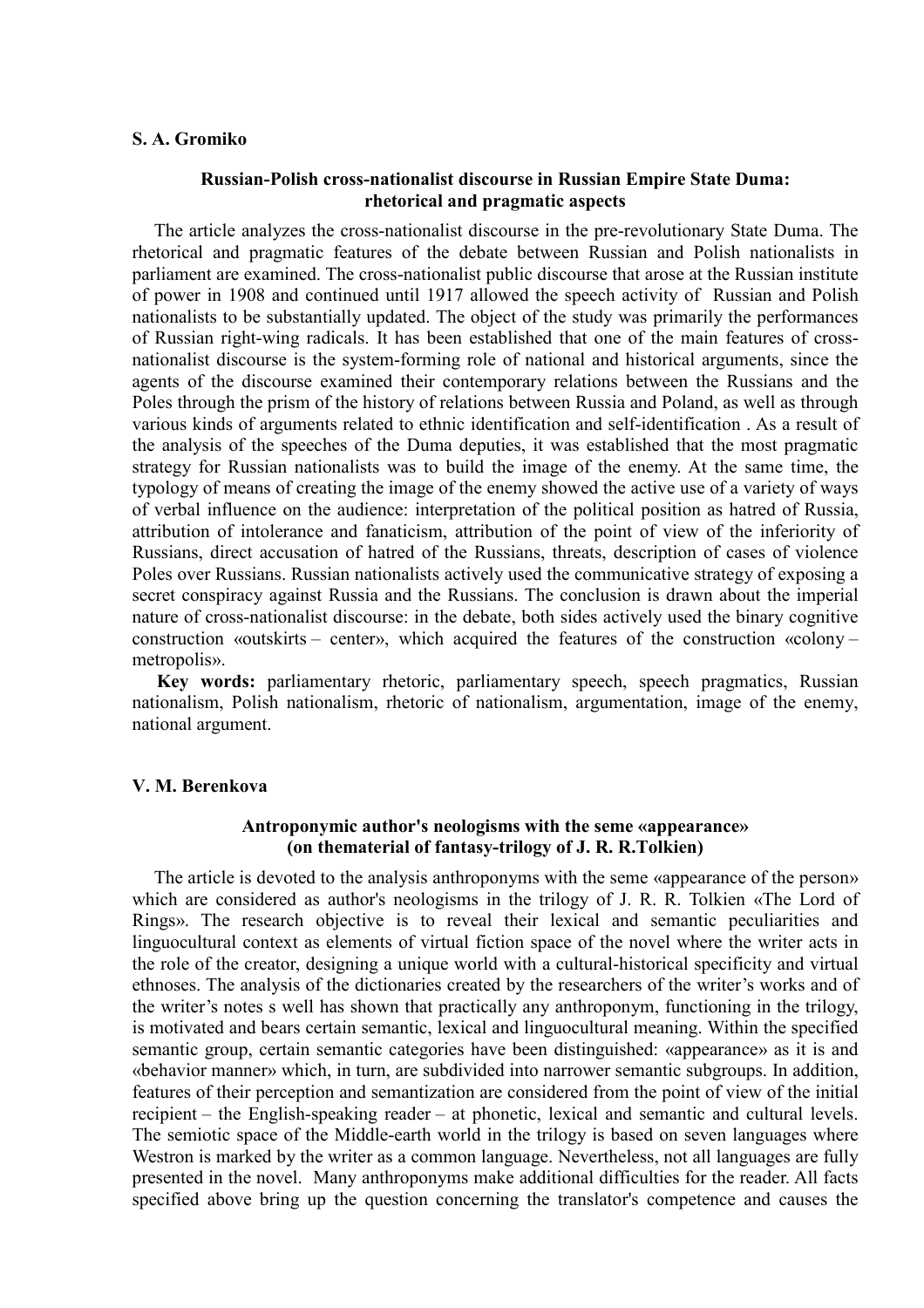necessity to create a clear appendix to the novel or paginal comments of the translator to help the reader. It was found out that all neologisms-antroponyms functioning in the fiction, possess certain features: 1) name imaginary literary characters; 2) the majority of them are the elements of the languages created by J. R. R. Tolkien, and thus, their meaning can be defined only with the help of special dictionaries and reference books; 3) some characters possess several names; 4) antroponyms contain some certain significant information «about the owners». Undoubtedly, the presented neologisms have a difficult multilevel structure. It is possible to make a conclusion that the author managed to create the complex integral versatile fiction Middle-earth world based on rich mythology in «The Lord of the Rings» space, where anthroponyms play one of the key roles in its perception by the reader.

**Key words:** author's neologisms, literary anthroponyms, the virtual world of the novel, linguocultural realities, language consciousness, semantic group «appearance of the person».

## **O. M. Barinova**

## **The mirror of feelings: emotive lexis as a means of prediction in the letters of I. Turgenev to Yu. Vrevskaya (1873–1877)**

The article is devoted to the characterization of lexical means – emotive predicates which act as explicators of I. Turgenev's emotional and psychological state in letters to Yu. Vrevskaya in 1873–1877, serve as a kind of mirror of feelings. The subject of the study is the means of prediction characterizing as the emotional personality of I. Turgenev who is the author of the letters. The problem of the functioning of emotive predicates in the text of the epistolary genre is considered, their role is indicated in revealing the features of the language personality of Turgenev, an emotionally and psychologically developing addresser. Due to a detailed analysis of linguistic means the pragmatic attitude of letters to Yu. Vrevskaya is revealed, where the author allows himself to intensify the presentation when describing feelings; signs of Turgenev's cognitive activity appear in a certain emotional mood, psychological state. It is underlined that the most vivid experiences of the writer are expressed in the text by lexical units with semantics 'love, friendship, affection', which in the role of emotive predicates demonstrate the specifics of the author's worldview. It is concluded that Turgenev's emotions and feelings towards Yu. Vrevskaya develop and generalize, and the semantic background of the texts, which has contextual complementary meaning, helps the author more fully to express his attitude to the correspondent. The analysis of emotive predicates revealed the communicative component of the author's idiostyle, presented one of the methods of Turgenev's perception of the sensual and emotional by means of textual representation, reflected the emotional and psychological development of the language personality.

**Key words:** I. Turgenev, epistolary text, Yu. Vrevskaya, means of prediction, emotive predicate, graded component, linguistic picture of the world, idiostyle, individual and authorial linguistic means.

## **O. V. Lukin**

#### **N. I. Grech's russian grammar books and their german sources**

The article is devoted to the influence of German Grammar books of the Russian language and other German Grammars on the «Lengthy Russian language Grammar» of a famous Russian writer, journalist, publisher and philologist N. I. Grech. Born in a German protestant family, home educated, a future journalist studied in a Senate cadet school, then became a listener of S-Petersburg Pedagogical institute. His pedagogical work as a Russian language teacher made an ethnic German understand the laws of the Russian language and write Russian Grammar books.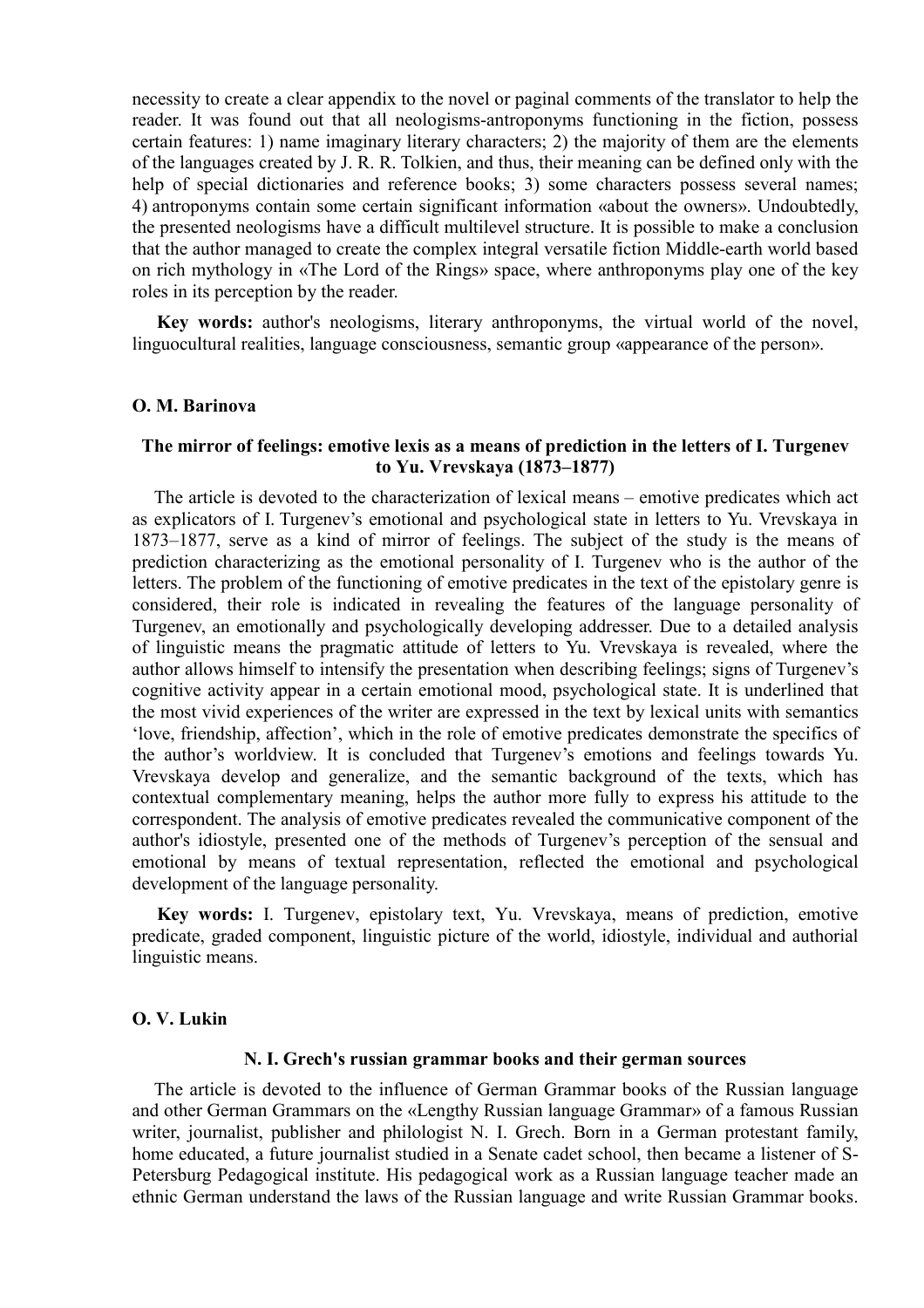The first published by him in 1827 «Lengthy Russian language Grammar» had a great success and its author was invited in the Emperor Academy of Science in Petersburg. Some other N.I. Grech's grammar books are closely connected with this one. They are also mentioned in this article. The author of the article speaks about German grammars of the Russian language and other grammar books in German which lay the foundation of «Lengthy Russian language Grammar». N. I. Grech himself admitted that the theoretical part was borrowed from A.F. Bergardi's «Linguistics» and F.V. Tirsh's «Greek grammar». The former is general grammar based on logical categories which N.I. Grech transferred to the Russian language. In the practical part the author used all known to him works including written in German Russian Grammar books by G. V. Ludolf, V. E. Adodurov, Y. Podde, I. A. Geim, I. S. Fater, A. Y. Puhmajer, A. V. Tappe.

**Key words:** lingvohistoriography, N. I. Grech (14.8.1787–24.1.1867), «Lengthy Russian language Grammar», Russian language grammar books, Germany, Russia, XIX century.

### **O. I. Severskaya**

#### **«God – Edip – Father»:linguistic «theosophy» of metarialism**

The article is devoted to the analysis of the Old and New Testament biblicalisms in the poetry of Russian metarealism, one of the main style trends of the late XX century. The author considers the appeals of metarealist poets to the Holy Scriptures, testifying to their special «Theosophy», which can be defined as linguistic. Particular attention is paid to the interpretation by metarealists of the poetic universals «silence» and «language / speech / word», «Christmas», «Baptism», «path», etc.

The article successively explores (using methods of hermeneutic, semantic, intertextual and content analysis) verbal images and motives associated with ideas about the Way of the Cross, Baptism and Christmas. In the interpretation of the evangelic stories, poets proceed from ideas about the divine Word-Logos. Baptism is associated with the appearance of the Word to the people in the river of speech, speech becomes synonymous with both Christmas and the Crucifix: the birth of the «mortal» word and the beginning of its Way of the Cross. Poetry is perceived by metarealists as a «cross», ascent to Golgotha. The author comes to the conclusion about the intimization (based on Freud's theory) of their ideas about the stages of the earthly path of Christ, testifying to the Oedipus complex of the poet in relation to the Creator. In the texts of metarealists several hypostases of the Poet were discovered: the «robber» who ascends to the «paradise» by God's will, but is capable of performing the sacrament of baptism with the fire of the «verb»; «Carpenter», «Joseph», stepfather of the «God-born baby»; builder, governor of Heavenly Jerusalem and leader of the heavenly host of words.

The linguistic «Theosophy» of metarealism is considered in the article in relation to the tradition of Russian spiritual poetry of the XIX–XX centuries. and with the search for the «divine» in modern European poetry, as well as with the philosophical traditions of search and search for being in existence – with the philosophy of L. Shestov and M. Heidegger.

**Keywords:** metarealism, spiritual poetry, biblicalisms, intimization, Freudianism in poetry, Theosophy, intertextuality, analysis of the poetic text.

## **N. S. Lapkovskaya**

# **The representation of temperature attribute of weather of lexical semantic variation of English adjectives**

The article studies the semantic and syntagmatic peculiarities of the group of lexical semantic variations of English adjectives with the common nuclear seme 'warm' («тёплый») / 'hot' («жаркий») / 'cold' («холодный») (*balmy («тёплый»); close («душный»); muggy (тёплый и*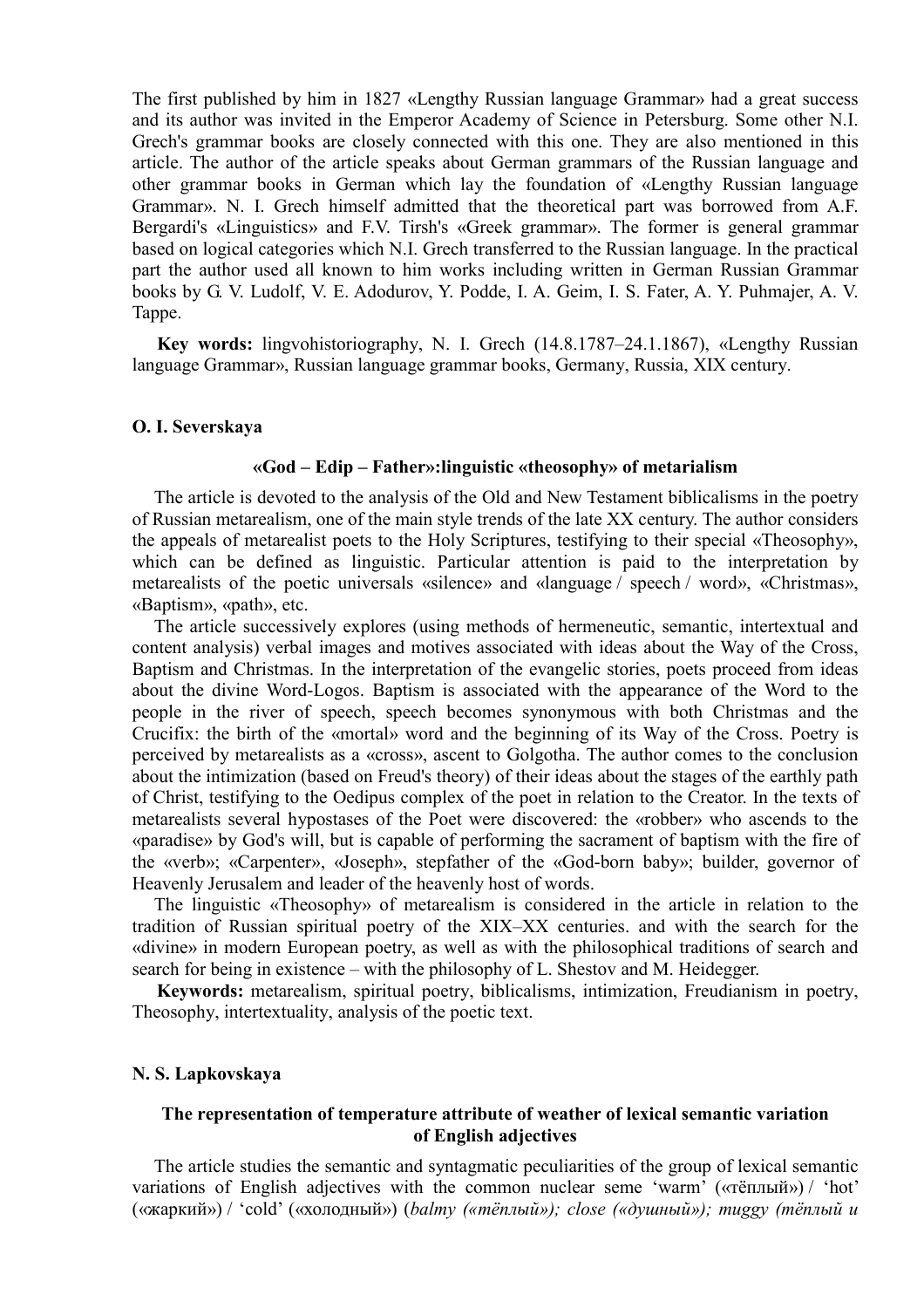*влажный»); oppressive («душный»); steamy, sultry, sticky («жаркий и влажный»); boiling (hot), sweltering (hot), tropical («очень жаркий»); stifling (hot) («очень жаркий и душный»); mild («прохладный»); bleak, chill, chilly («студёный»); crisp («холодный и солнечный»); inclement («ненастный»); nippy, wintry, arctic («холодный»); biting, bitter, freezing, frigid, frosty, icy, raw («ледяной»)*). The study of the contextual usage of the given lexical semantic variations in British National Corpus for weather description has shown that they combine with lexical units *weather / condition / spell*. The analysis of the semantics of lexical semantic variations shows that when representing weather temperature, these lexical semantic variations expose some additional information: the degree of temperature, emotional perception (pleasant / unpleasant / absence of emotional perception), humidity, fresh air, difficulty in breathing, pain. As a result, there has been made up a scale of graduality of temperature (cold – warm – hot – very hot). Also, in the process of studying, we have found a group of lexical semantic variations which have the meaning only of temperature without any additional information. The analysis of the semantics of the lexical semantic variations demonstrates that despite the common nuclear semes with the implication of temperature the meanings of the lexical semantic variations contain a range of weather phenomena closely connected with temperature. The examples of the usage of the lexical semantic variations of the adjectives from the authentic sources expose their real functioning.

**Key words:** adjective, lexical semantic variation, seme, lexical unit, syntagmatics, combination, graduality, warm, hot, cold.

## **Y. M. Sergeeva, S. A. Golubeva**

### **Lingvo-pragmatic peculiarities of ego-centric fictional text of perceptual space formation**

The article focuses on the role of linguistic means in revealing the perceptual space of an individual. The text of the egocentric prose combines various types of fictional universe – the real space, which reflects the corporeal or territorial space of the character within the text, and the cognitive, perceptual space, which conveys the subjective vision of reality, or, rather, the thoughts and emotions of the individual caused by the process of its perception. The perceptual space can either expand, covering those parts of the physical space that are not accessible to direct observation, or narrow down when the individuals for some reason ignore the world around them, concentrating on their inner sensations completely.

The boundaries of these two spaces are marked with the inner speech of the character who is, in this case, the narrator of the story as well. The formal way of expressing the narrator in a firstperson fiction work is the suitable forms of pronouns and verbs. The characters in the texts under analysis speak of external phenomena as if they were their own feelings and emotions, combining images of external reality and internal impressions of them. Verbalization of the character's inner world is presented in various forms of inner speech: a monologue, a dialogue, and short remarks.

Internal utterances represent the individuals' hidden commentary of the external situation they perceive and therefore express various types of assessment – rationalistic, ethical, aesthetic, sensory, etc. They can have a bidirectional vector – positive, in case of a harmony of the character's internal state with the surrounding reality, and negative, in case of a conflict of external world and its subjective perception. rhetorical and pragmatic value judgment fills inner speech with emotional coloring and as a result, routine, ordinary events acquire a high degree of drama, expressed by such stylistic devices as epithet, metaphor, antithesis, various types of repetition, syntactic parallelism.

**Key words:** inner speech, perceptual space, assessment, conflict, women's fiction, metaphor, syntactic repetition.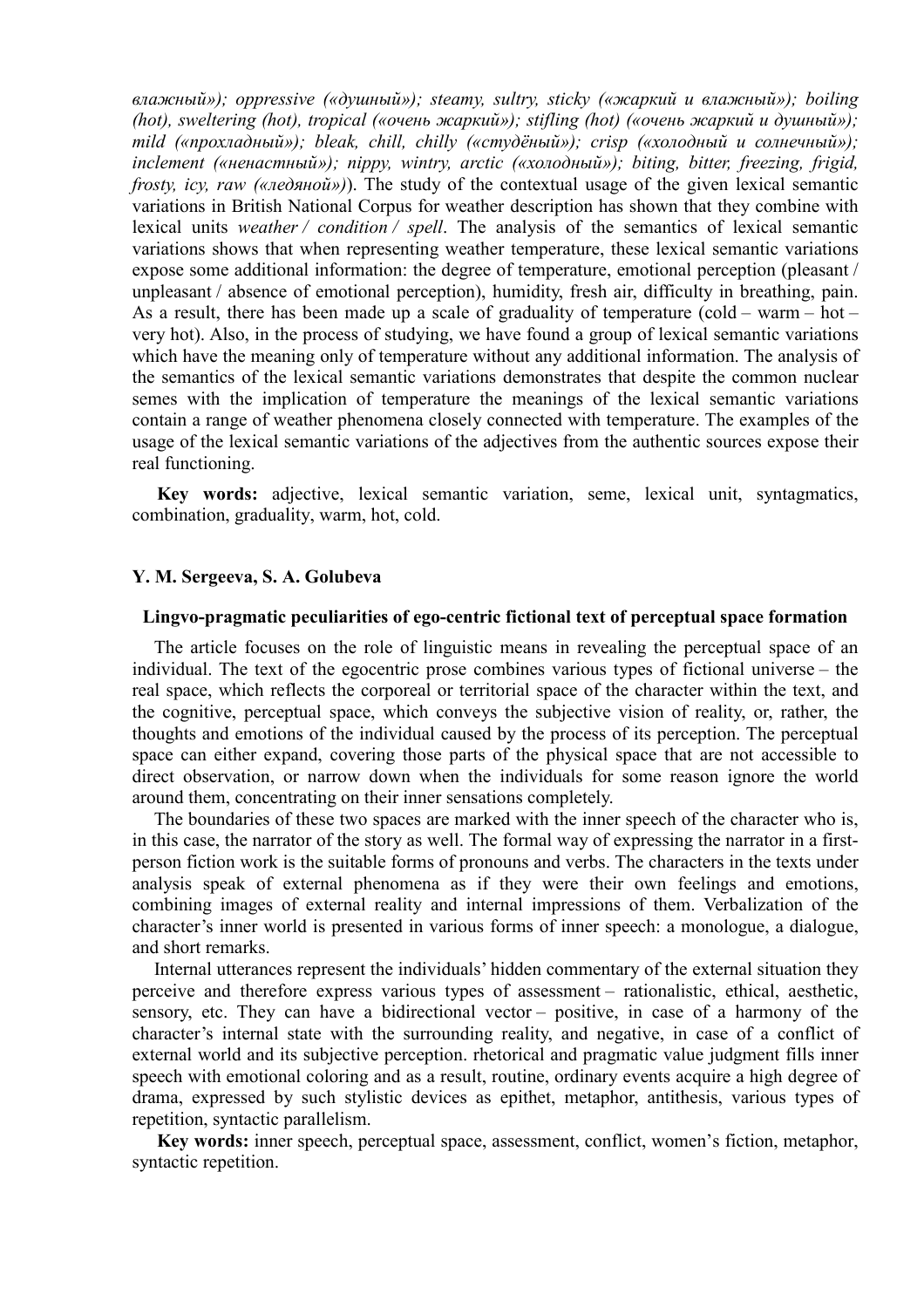## **Y. V. Plotskaya**

### **Polysemy in German dental discourse**

Currently, more and more attention is paid to the study of terminologies and terminological systems in various fields. Despite the fact that medical terminology is one of the most extensive, the need to replenish its lexical composition does not disappear, since the development of science and technology entails the emergence of new technologies, new means and methods of treatment, and new tools that need to be nominated.

The study is devoted to the problem of the presence and functioning of ambiguous terms in the German dental vocabulary. The problem of the admissibility of the phenomenon of polysemy in terminology is not fully resolved and remains open to date, which determines the relevance of the topic.

The purpose of the article is to identify and analyze in detail the polysemants functioning in the studied terminology. The paper analyzes the ambiguous terms, explores the sources of polysemy in German dental terminology in detail, highlights the characteristic features of polysemantic terms. The article presents a classification of polysemantic terms, created on the basis of previously proposed, and adapted to German dental terminology. The classification is based on the structural features of the terms being studied. During the study, the structural analysis method and the statistical method were used.

As a result of a thorough analysis of the factual material, the author was able to identify that the phenomenon of terminological polysemy is quite widespread in the terminology being studied, and also to establish that the most effective source for the emergence of ambiguous terms in the German terminology of dentistry is to narrow the meaning of a commonly used word. Concluding this work, the author suggests that the further terminogenesis of German dental terminology will be closely connected with polysemy.

**Key words:** German dental terminology, polysemy, ambiguity, terminogenesis, medicine sublanguage, polysemant, narrowing of meaning.

## **Y. V. Butko**

#### **The interaction of verbal and non-verbal components in creolized texts of Jean Effel**

Creolized texts are becoming more common in modern communication. This type of text plays a special role in creating a comic effect in humorous drawings – caricatures, on the material of which this study was performed. We analyzed 100 works of the French cartoonist Jean Effel from the «Creation of the World» series. The purpose of the work is to study the mechanism of interaction of the linguistic and visual component of a humorous creolized text in the process of creating a comic effect.

Creolization is a combination of means of different semiotic systems in a complex that meets the condition of textuality. The verbal and visual signs in the creolized text are in constant interaction, synthesized into one «specific language», which suggests their harmonious combination, where, in isolation from each other, they lose their independence as communicative units. A humorous creolized text where the picture and signature are combined especially effectively to create the desired comic effect makes particular interest to the researcher . A significant role in the caricature is given to the text, enhancing its satirical sharpness. When analyzing the texts of caricature signatures, the following means of creating a comic effect were revealed: 1) general comic, or non-verbal, independent of a particular language: violation of presupposition, anachronism and metaphorical transfer; 2) linguistic or verbal means: double actualization of a ready-made unit, a pun.

In the analyzed examples, the mechanism of the comic effect produced using these techniques appeares only when the picture is examined. Consequently, creolization sharpens our perception of humour and helps comprehend the place of a person in the world, the main problems of our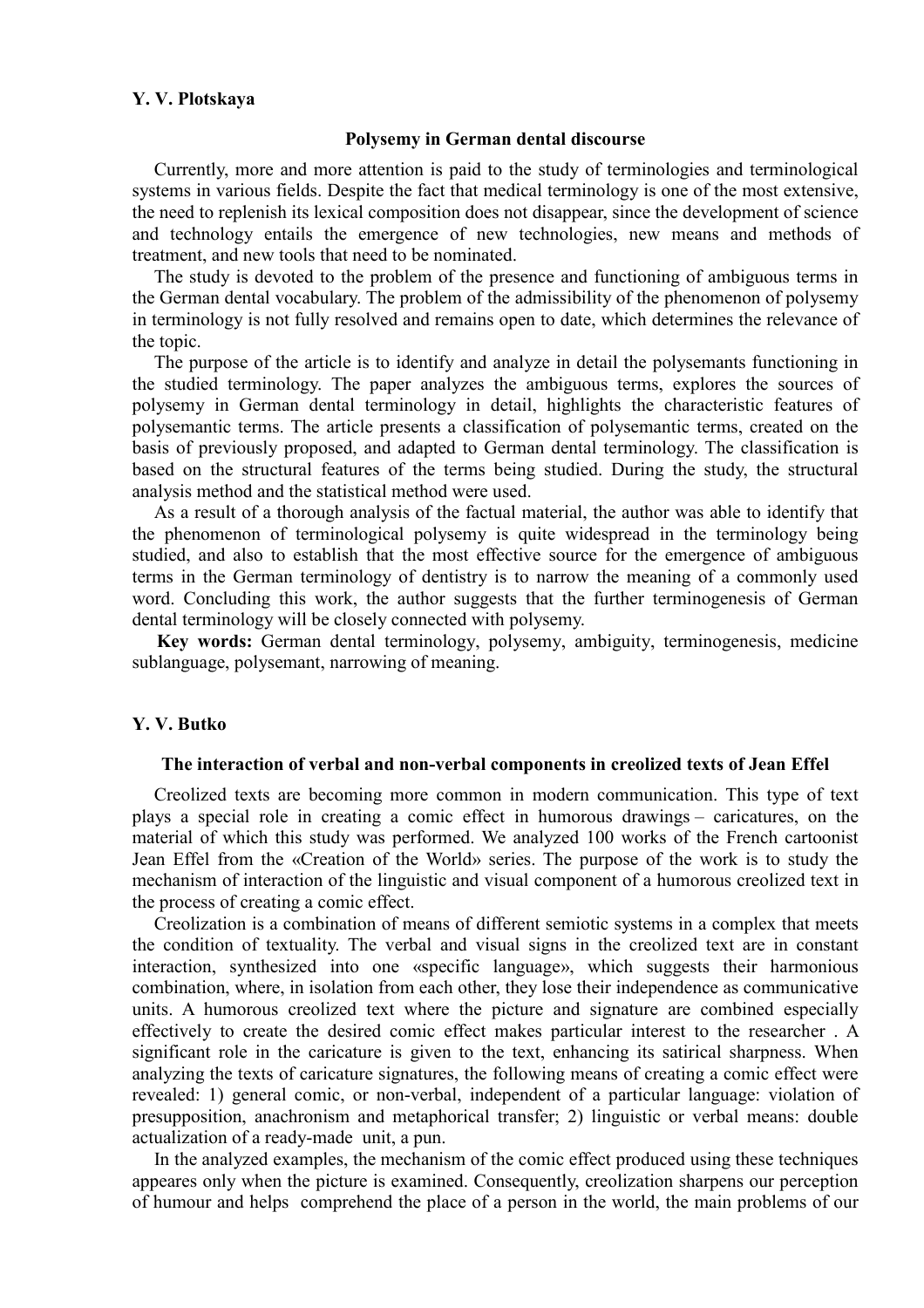time. We should also talk about the carnivalization of the most important values, which helps a person maintain mental health and look forward to the future.

**Key words**: creolization, creolized text, comic effect, humor, pun, complete creolization, carnivalization.

## **H. G. Kosogorova, A. V. Namestnikova**

# **Linguistic implementation of the concept of 'smell' (on the basis of the french version of 'Perfume. The story of a murderer' by Patrick Süskind)**

A current research is an attempt to examine a perceptive concept of 'smell' in its linguistic expression.

The relevance of this work is determined by several aspects. Firstly, it is carried out within an actively advancing scientific field of Cognitive Linguistics, which uncovers new perspectives in exploring the process of the conceptualisation of the olfactory sign. Secondly, the choice of the topic was determined by the insufficient elaboration of an issue of the author's individual conceptual sphere, especially that of the German-speaking writers in translation to the French language.

The aim of the research is to identify the main means of linguistic expression of the olfactory information in the French language.

This aim implies the achievement of several research and practical goals. It allows to shed some light on the main issues in comprehending the term of 'a conceptual world picture'; to get acquainted with the contemporary understanding of a concept as a linguistic and cultural phenomenon; to examine the existing means of constructing a concept, to adapt them to aspecific research in order to graphically describe the concept of 'smell', based on the independently selected and systematised factual data.

The scientific novelty is contained in the fact that for the first time a holistic research of the main principles of structuring the concept of 'smell' by means of identifying the peripheral components of its nominative field is conducted, based on the French translation of 'Perfume. The Story of a Murderer' by Patrick Süskind (SüskindPatrick. Leparfum. Histoired'unmeurtrier).

The theoretical value of the work is determined by the fact that it makes a certain contribution into the development of the methodological base of Cognitive Linguistics by means of examining the ways of defining the concept of 'smell' within the specificity of the conducted detailed analysis. The research opens up new perspectives of employing the uncovered data in relation to other languages, as well as in solving a series of theoretical issues in textual linguistics, pragmalinguistics, corpus linguistics.

**Key words**: concept, world picture, conceptual sphere, linguistic corpus, lexical unit, olfactory vocabulary, semantic field, cognitive linguistics.

# **A. S. Ovchinnikova**

# **Translated text as a kind of intercultural interaction (on the example of romance languages translations of V. S. Visotsky)**

Abstract: the article deals with the conceptual framework of intercultural communication with the distinction between the concepts of «interculturalism», «multiculturalism» and «intercultural communication» for the first time, the definition of translation as a type of intercultural interaction isspecified. The confusion of the concepts «reality», «lacuna», «non-equivalent unit», «culturonym», «polyonym», «idionym», «xenonym» caused the need to introduce the concept of «linguoculturema» into the conceptual framework, which most adequately corresponds to the analyzed material. A new approach to the selection of methods (continuous computer sampling,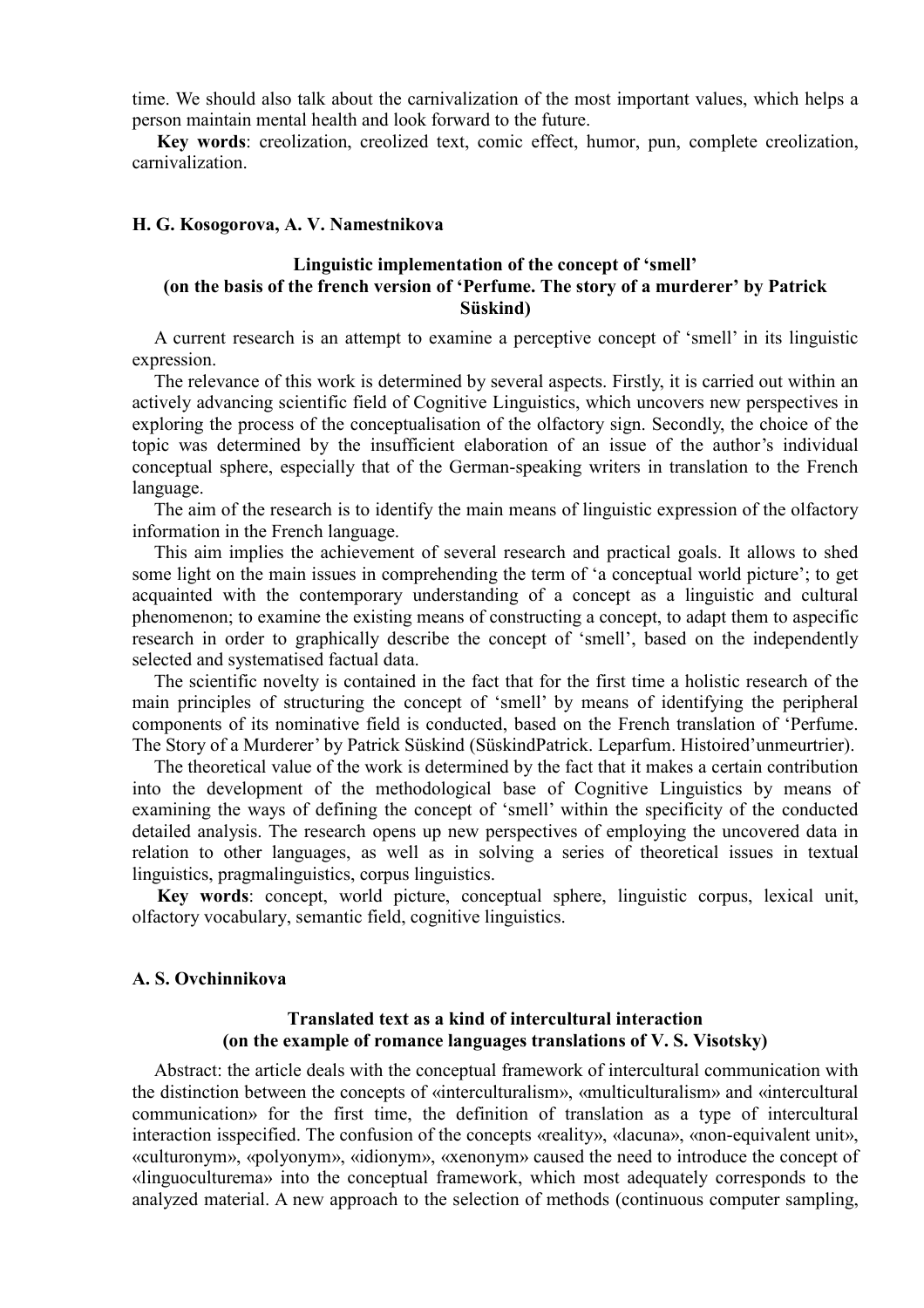etymological analysis, word-formation analysis, word-formation synthesis, dictionary definition method, questionnaire method, comparative analysis, machine translation, component analysis, interactive and statistical analysis) it gives the most complete picture of the functioning of linguocultures in V. S. Vysotsky's poetic text and their equivalents in poetic translations of three romance languages: French, Spanish, and Italian. The combination of comparative and interactive analysis allows us to identify the asymmetry of semantic content of linguoculturema in the original and the seminal composition of the equivalents of the analyzed units in different structural languages. Application of component analysis to illustrative material, with 450 units, makes it possible to identify nuclear, differential and potential semes Russian linguocultural units and their equivalents in romance languages, as well as set them valentone of communication and the factors contributing to the incremental implementation of semes in Russian linguoculture, widely used V. S. Vysotsky. The article focuses on the ways of translating Russian linguocultures in the romance family of languages in the light of a new approach to translation as a polylogue between the author of the text, the translator and the reader. From this point of view, the translator acts as an actor of cross-cultural interaction, which determines the adequacy of the perception of the linguocultures that reflect the customs, traditions, and habits of another foreign culture.

**Key words**: intercultural communication, intercultural interaction, linguocultureme, realia, non-equivalent unit, culturonym.

# **G. V. Ovchinnikova**

## **Word-formation and word-production processes in the formation of san-antonionisms of Frederick Dar**

the article defines the concept of «San-antonionism» for the first time and establishes its differences from the concepts of «neologism», «semantic neologism», «potential word», «occasionalism», «author's neologism». It is necessary to use the term «San-antonionism» as a broader concept in comparison with the above. A wide range of methods for analyzing illustrative material allows the most adequate analysis of the productivity of word production and word formation methods. The theory of word-formation rows of N. A. Katagoshtshina, the theory of valency derivation, invariance and variability be developed on the material of the San antonionis. Frederic Dar builds his word-making, both in accordance with the laws of the wordformation system of the French language and the productivity of word-formation series, and violating in the most unexpected way all the laws of word-formation analogy. A study of 15,000 San-antoniologisms has led to the identification of their specificity in terms of expression and content. The specificity of verbal San-antoniologisms is a special frequency of generating bases, they are part of the nomenal two-link word-formation series. Derived words are both common names and proper names. The attraction of seme generating bases and seme word-formative meaning of the formant is the basis for the appearance of incremented semes. These connotative semes and give readers the expressiveness and play of words peculiar to idiostyle Frederick Dar.

**Key words:** word formation series, word formation link, word formation valence, Sanantonionism, word production.

# **A. V. Solntseva**

# **Distinguishing of polypredicative constructions with a co-ordinating link in the French language**

The article is devoted to the problem of distinguishing between different types of polypredicative units connected by a co-ordinating link.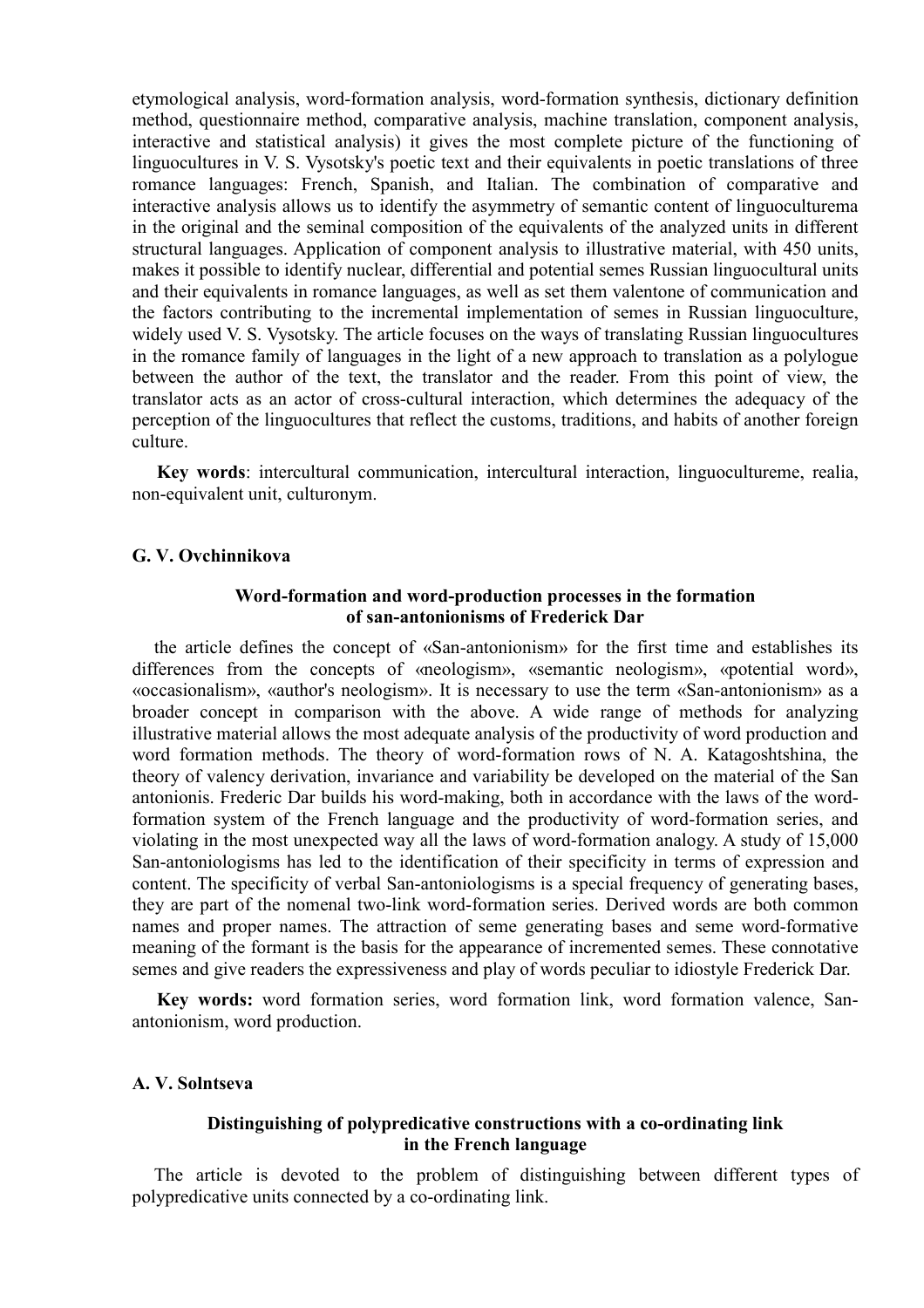A co-ordination parataxis, as a way of syntactic link, can be implemented both within a sentence and between independent sentences; therefore, the determination of the polypredicative units status connected by a co-ordinating link is often difficult.

Indeed, homogeneous predicates, components of coordinate sentences, combinations of simple sentences have a number of common features: syntax equality, openness of a series, and admission of an unlimited number of components. There are cases when one and the same sentence is interpreted differently by different authors.

The author shows formal criteria which make it possible to distinguish co-ordinate predicates from a compound sentence, as well as a co-ordinate sentence from the combination of independent sentences.

The author relates to the following formal grammatical criteria of a *co-ordinate sentence*: omission of a finite verb in the second predicative unit, omission of the auxiliary verb in the second component; the presence in the sentence of a disjunctive conjunctive; the omission of personal subjective pronoun in monosubjective structures after a co-ordinate conjunction. The analysis showed that sentences with a co-ordinate conjunction et possess richest opportunities in terms of semantics. The author shows that co-ordinate narrative sentences should be distinguished from co-ordinate interrogative sentences.

A specific grammatical feature of the *independent sentences combination* in modern French and their difference from co-ordinate sentence is the obligatory formal expression of the subject in the second component in monosubjective structures.

The homogeneity of the co-ordinate series is determined by the complex application of a number of criteria: the structural commonality of the predicates; coincidence of the predicate form; semantic affinity of verbs used as predicates; commonality of a predicate for nominal predicates.

**Key words:** French language, syntax, co-ordination, sentence, complex word, conjunction, homogeneous predicates, supra-phrasal unity.

## **I. V. Skuratov**

## **Controversial questions of Russian and French lexicography in the XXI century**

The purpose of this article is to introduce new dictionaries to the reader, which have appeared in the XXI century. The special feature of the work is that it is concentrated on the dictionaries, which have not been described yet. Providing some information about various dictionaries and their arrangement is the practical objective of the article. Certainly, it is problematic to present the whole diversity of dictionaries within one article; hence, the focus is monolingual dictionaries of different types, interesting to a broad circle of readers. The material of the article has been selected in correspondence with the widely recognized typology of lexicographic works, based on the topic of a book. Many dictionaries were created, following the lexicographic traditions, differing from their predecessors solely in the volume and number of entries. However, some new dictionaries are being published, which consider some other language units or any new characteristics. Those units or characteristics have not been described upon before. Such dictionaries are called experimental, and they certainly deserve special attention in the given publication. The peculiarity of such lexicographic works is their reliance on new information technologies, which promote a greater speed of their creation and the diversification of the functions. The results of the drawn analysis prove that the analyzed dictionaries have an informative character, they follow a particular description pattern, and due to commentaries inside, they possess quite an outstanding character. The models of dictionary definitions have a separate value for learners, and are a framework for comparative research.

**Key words:** lexicography, typology, a dictionary, reference books, a language unit, a monolingual informative character, an educational value.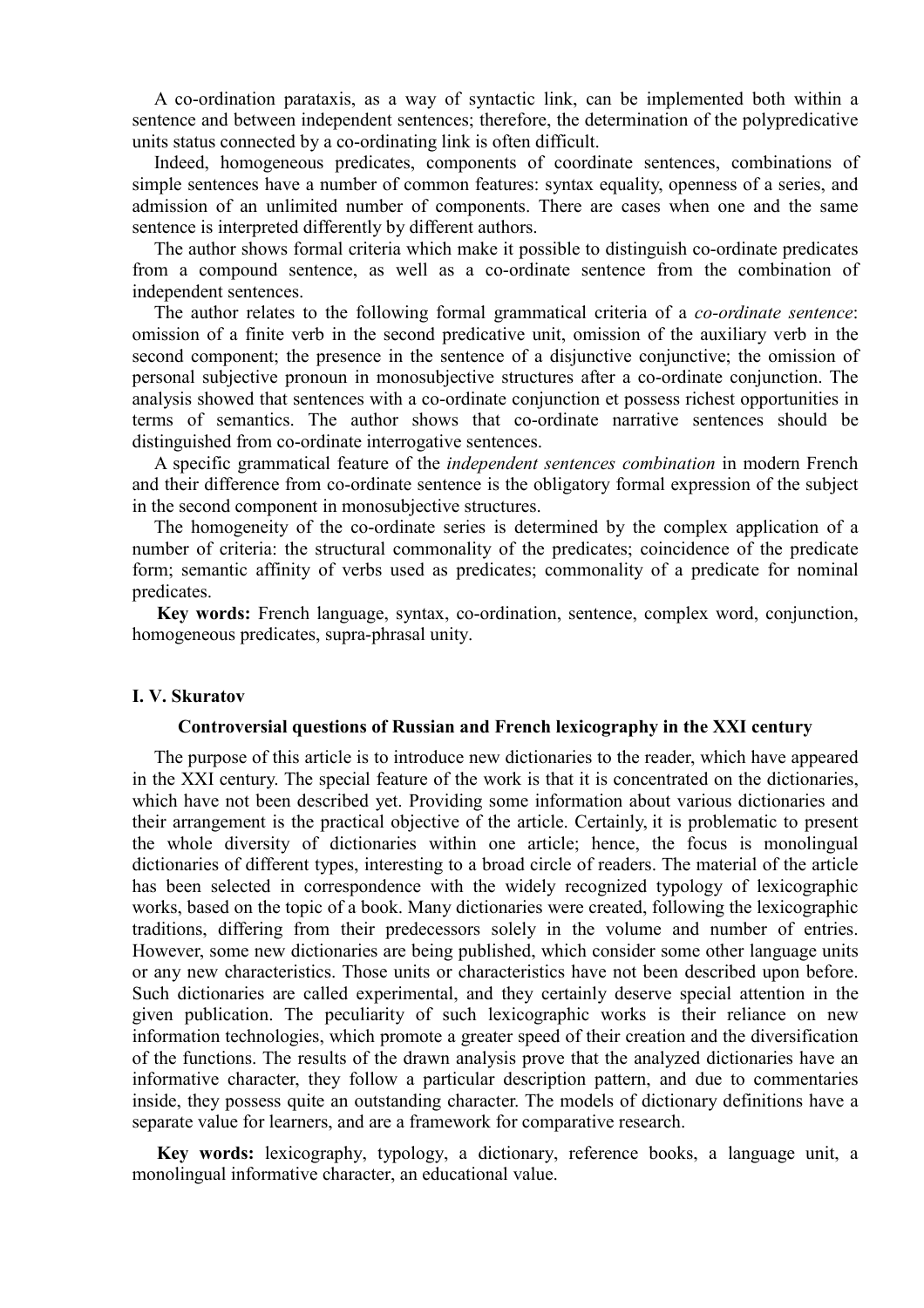## **N. A. Hrenov**

## **From ideology to civilization: modern Russia collective identity transformation as a consequence of culturological turn**

In the first article of the series of articles devoted to Russian population collective identity transformation the question about interior and external factors of sivilizational identity in its Russian variant is raised. The author underlines the external factors which mean the concept of «Different», that is different civilization. «Different» in this case means both American civilization and China as a sivilization. The author insists on the fact that on the turn of XX–XXI three independent civilizations – Russia, America, China demonstrate intensive forms of interaction.It influences on Russian civilizational identity transformation. It is seen in the aspiration to confront American hegemony and in the turn from the West to China. This makes urgent the idea of Eurasians which appeared in the first decades of the last century. America finally takes civilizational forms and continues to have in the XX century passionate tension. As for China- it is one of the most ancient civilizations. The author's attention is focused on Russia which in its history not once has reviewed its sivilizational identity. Today in its history it faces another radical turn, but as it seems it is oriented on the East. The author illustrated the changes with the help of art.

**Key words:** culturological turn, ideology, civilization, collective identity, civilizational identity, Hantington, Shpengler, empire, modern, postmodern, passionate outbreak, bolshevism, Americanism, socialism, state as a challenge, break phase, Russia, America, China. Different, interior factor, external factor, psychological factor of identity, passion, passionate tension.

## **A. B. Permilovskaya**

## **The symbolism of world tree and cross in a traditional culture and Christianity**

Cult architecture as an art form has its peculiar professional language, it «speaks» the language of architectural forms in which a traditional world picture of a man and religious doctrine are symbolically included. The peculiarities of folk worldview are vividly seen in the orthodox church. The main place here belongs to Christianity and mythopoetical outlookof Russian ethnos. The article speaks about the symbolism of world tree and cross which takes a central place in a traditional culture and Christianity. Symbol as a universal language of culture reflected main notions of the universe. In Orthodox religion cross is characterised as a world «life-giving» tree of life. The article is written in the context of Russian folk architecture. Wooden architecture is a peculiar, independent branch of traditional architecture. It represented Russia in its unique quality and diversity. Russia has always been a «forest and taiga» country. It is a real national architecture which absorbed the worldview of all layers of Russian society. The history of Russian wooden architecture is mainly the history of wooden architecture of the Russian North.Wooden crosses on the tops of northern churches were eight-pointed crosses and were viewed here as belonging to Old Believers. Votive and memorial crosses were very popular. They symbolized at the same time the tree of life and a cross by their form and artful wood carving. It is proved by preserved artifacts of wooden architecture: Ljudogoshchinsky cross of Flor and Lavr Church in Nizhny Novgorod (1359) and introduced by the author in scientific usage cross from v.Kushkopala Pinezhsky district Arhangelskaya oblast (mid-second half of the XIX c.). Both crosses by their forms and wood carving symbolize at the same time the tree of life and a Christian cross. «Cross» tree-sign («karsikko») in a traditional culture of Karelians and Russian pomors is an image of world tree and cross with the functions of amulet, sacral boundary and mediator between two worlds.

**Key words:** traditional culture, Christian symbolism, folk architecture, cross, church, world tree, votive cross, Russian North, Arctic.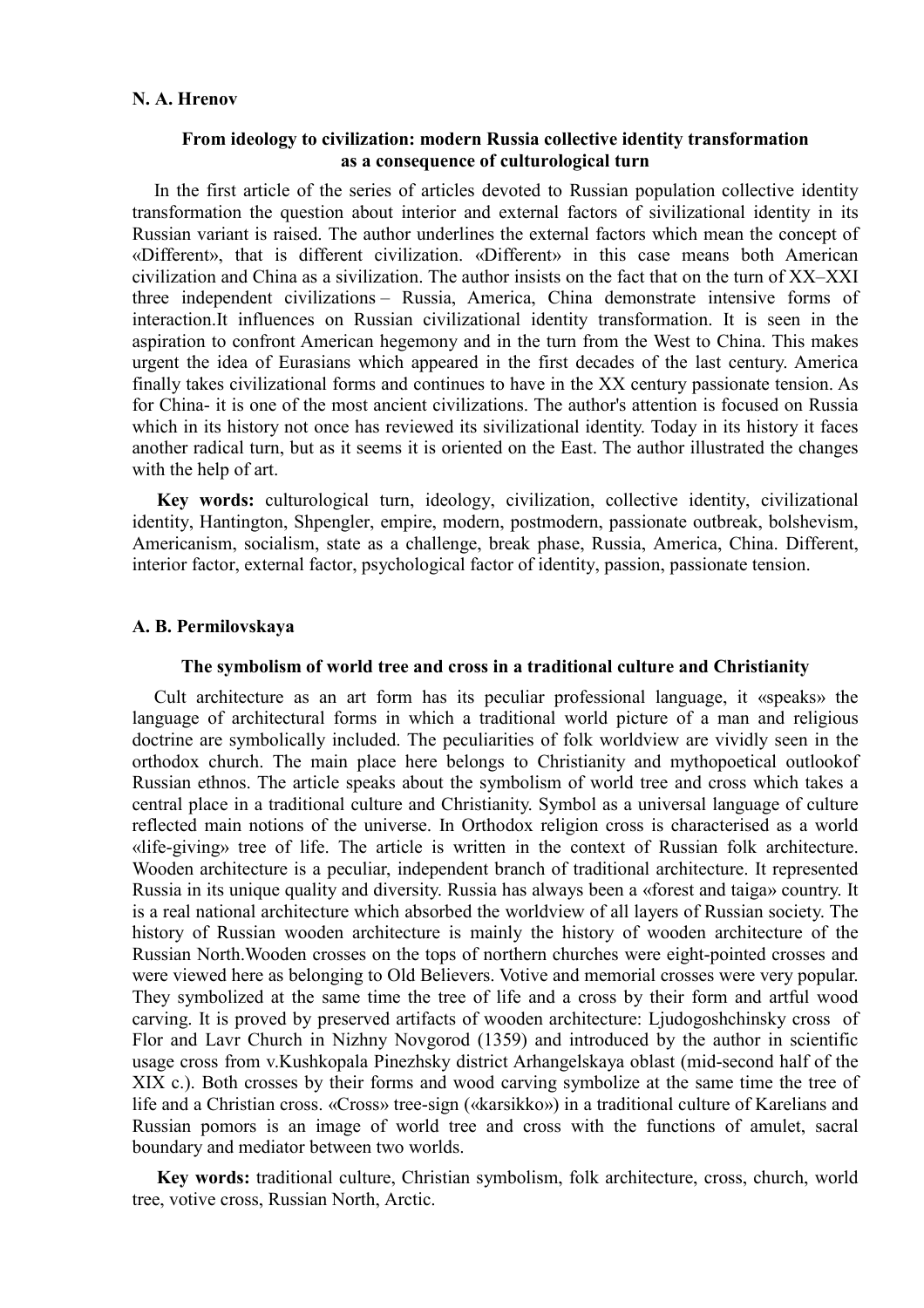## **N. A. Lichak, Y. A. Zasedatelev, L. A. Tukina**

# **The preservation of monuments of manor culture of Vladimir province in the 1920s: on the question of sources**

The article describes the initiative actions of state and local authorities of the Vladimir province in the case of museification of estate property in the 1920s. In a short period of time employees of the museum department preserved the pre-revolutionary collections of Senkov, Demidov, Bednyakov, Ovsyannikov, Ganshin, Vorontsov-Dashkov, Golitsyns and others by exporting them to сentral and local museums, creating local expositions. A special role was assigned to the monuments of estate architecture. Specialists managed to preserve the cultural heritage of the estates, preserving and transforming fragments of the pre-revolutionary era into museum objects. Examples of events in the Vladimir province are given based on the state and local authorities; local and state archival materials; press. During the study of measures to preserve the monuments of manor culture in the Vladimir province a comprehensive approach and a critical comparative analysis of various sources on the problem of relations between the state and local authorities and the mutual influence of the state on the fate of individuals of that time were used. The introduction into scientific circulation of a number of new sources of state archives, primarily of local origin allowed the authors to attempt to create a complete picture of the entire mechanism of estate protection measures in the region.

**Key words:** historical sources, monuments, manor culture, Vladimir province, 1920s.

## **S. A. Dobretsova**

### **Presentation peculiarities of a private museum in a city space: «Music and time»**

The article considers particularities of presentation of private museum on the example of the museum complex «Music and Time». Private museums in modern Russian culture have a special significance. It proves out a growth of their numbers lately («museum boom»). However, many private museums have highly disputable collections, exhibits and names they are popular among visitors. The topicality of consideration to private museums activity is contingent on pittance of scientific researches of the private museums features. Nevertheless, a modern sociocultural situation signals their significance in a city space, their popularity, being in demand, visitors' interest. This fact is connected with an eye toward making powerful methods of art and visitors interactions, holding a title of mediator, making «link of times», a private museum can choose different methods more freely and appears for a mediator. However, the main aim of both of them is conservation, reproduction and transmission of cultural heritage. That is why we approach to researching of features of presentation of the private museum in a city space. We choose museum «Music and Time» as a subject of researching because it is the most popular private museum in a context of the Yaroslavl city space. More than that, it is situated in the historical center of city. As a result of making researching the author of article notes such features of presentation as a private status of museum, a subjective principle of collection organization, an availability of museum booth, an excursion ticket, an advantages location in the historical center of city and involvement in the «culturogical» route of tourists and inhabitants of Yaroslavl.

**Keywords:** private museum, presentation, museum complex «Music and Time», historical center of city, collection, exhibit, interactivity.